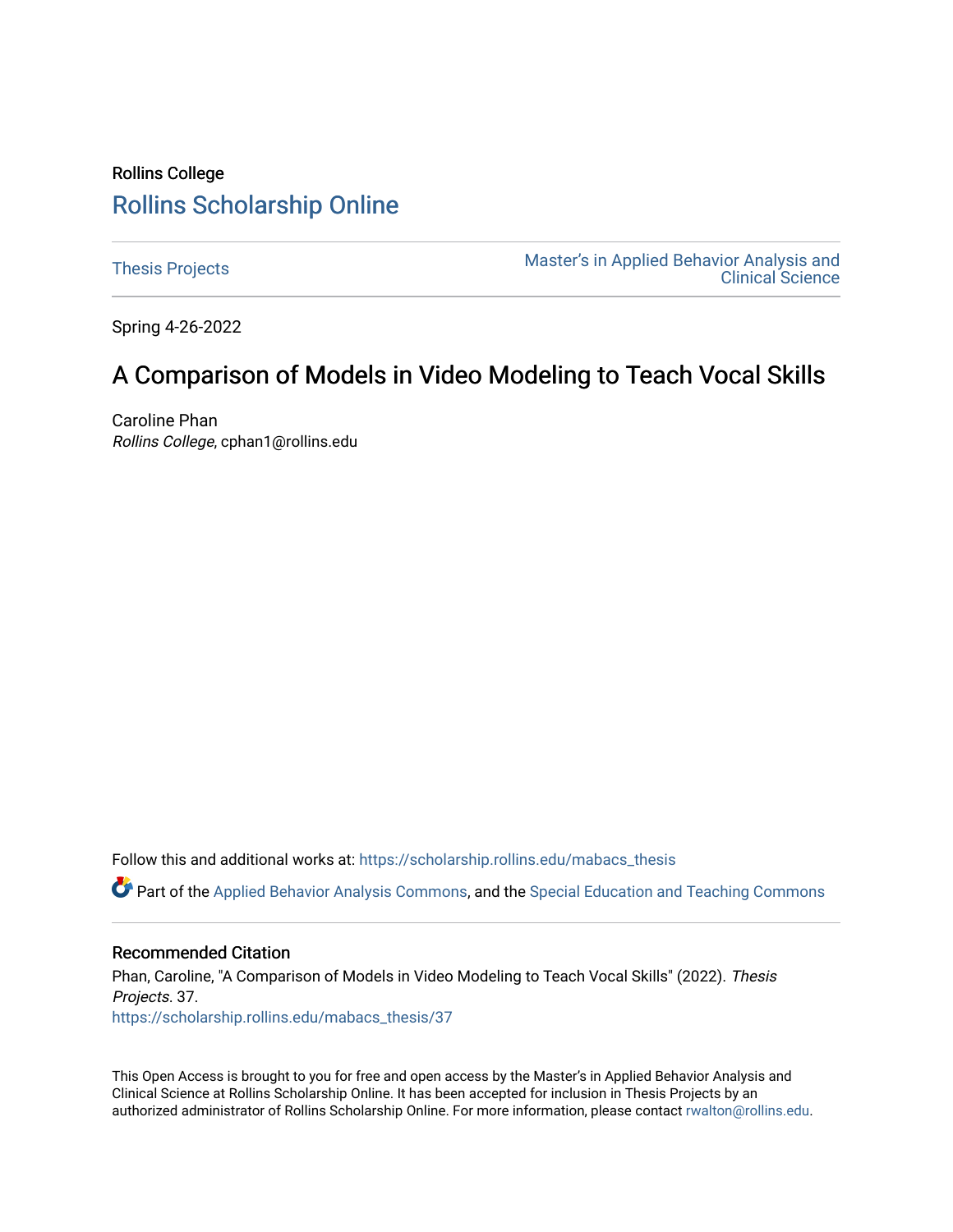## **A Comparison of Models in Video Modeling to Teach Vocal Skills**

A Thesis by **Caroline Phan**

Submitted to the Faculty of the Department of Health Professions at Rollins College in Partial Fulfillment of the Requirements for the Degree of

MASTER OF ARTS IN APPLIED BEHAVIOR ANALYSIS AND CLINICAL SCIENCE

April 2022 Winter Park, FL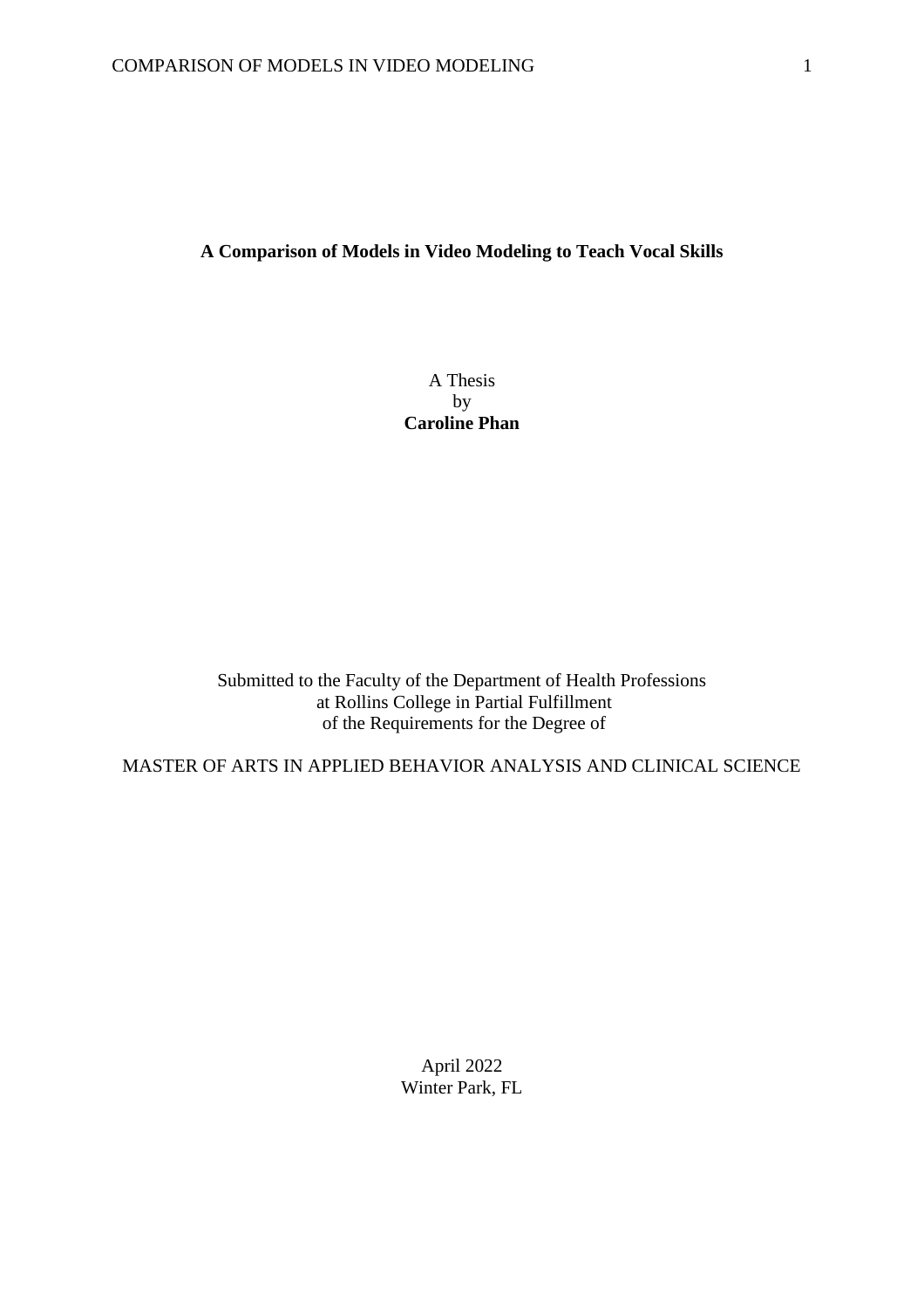© 2022

Caroline Phan

All Rights Reserved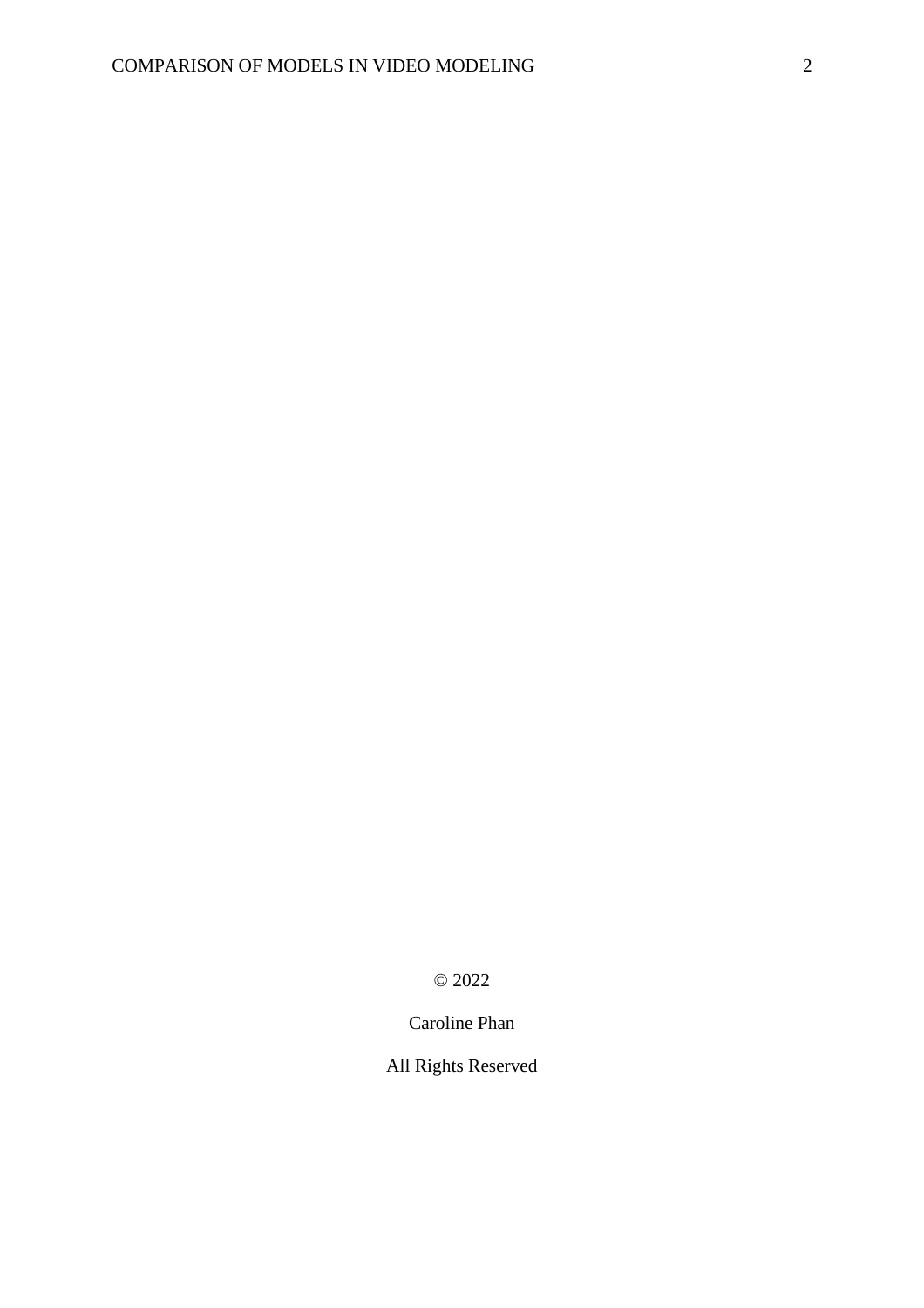#### **Acknowledgements**

I cannot even begin to express my sincere gratitude and thanks to the people who have helped me along this journey. First and foremost, I would like to thank my family for always supporting and encouraging me so wholeheartedly in all of my personal and academic endeavors. I would like to give a huge shout out to my boyfriend, Addison Lanpher, for listening to me talk about my thesis for the past school year while only understanding about half of what I'm saying. Your pep talks, home-cooked meals, and encouraging words kept me going. Thank you so much to my amazing cohort for being the best support system! I would not have wanted to go through this program with any other group of people and I'm so happy to have made lifelong friends and colleagues in each of you. I'd especially like to thank my biggest cheerleader, Becca Mischuck, for teaching me more than I could ever describe, for being the best friend, and for always being up for a study or hang out session.

Thank you to my chair, Dr. Kara Wunderlich, for your knowledge and expertise, flexibility, and encouraging words throughout this entire research process. Thank you, especially, for helping me find the right words when I couldn't. I have learned so much from you. Thank you to my committee members, Dr. Michele Williams and Dr. Scott Hewit, for your time, guidance, and support; not only during this research process, but during my time at Rollins.

A special shout out to Sabrina Frank and her incredible team of RBTs. Sabrina, thank you for believing so strongly in the research, letting me come in to run sessions as much and as long as needed, and for your helpful insight throughout. Thank you as well to the RBTs at Acorn Health, who showed great flexibility and kindness, and for their help collecting IOA and treatment integrity data.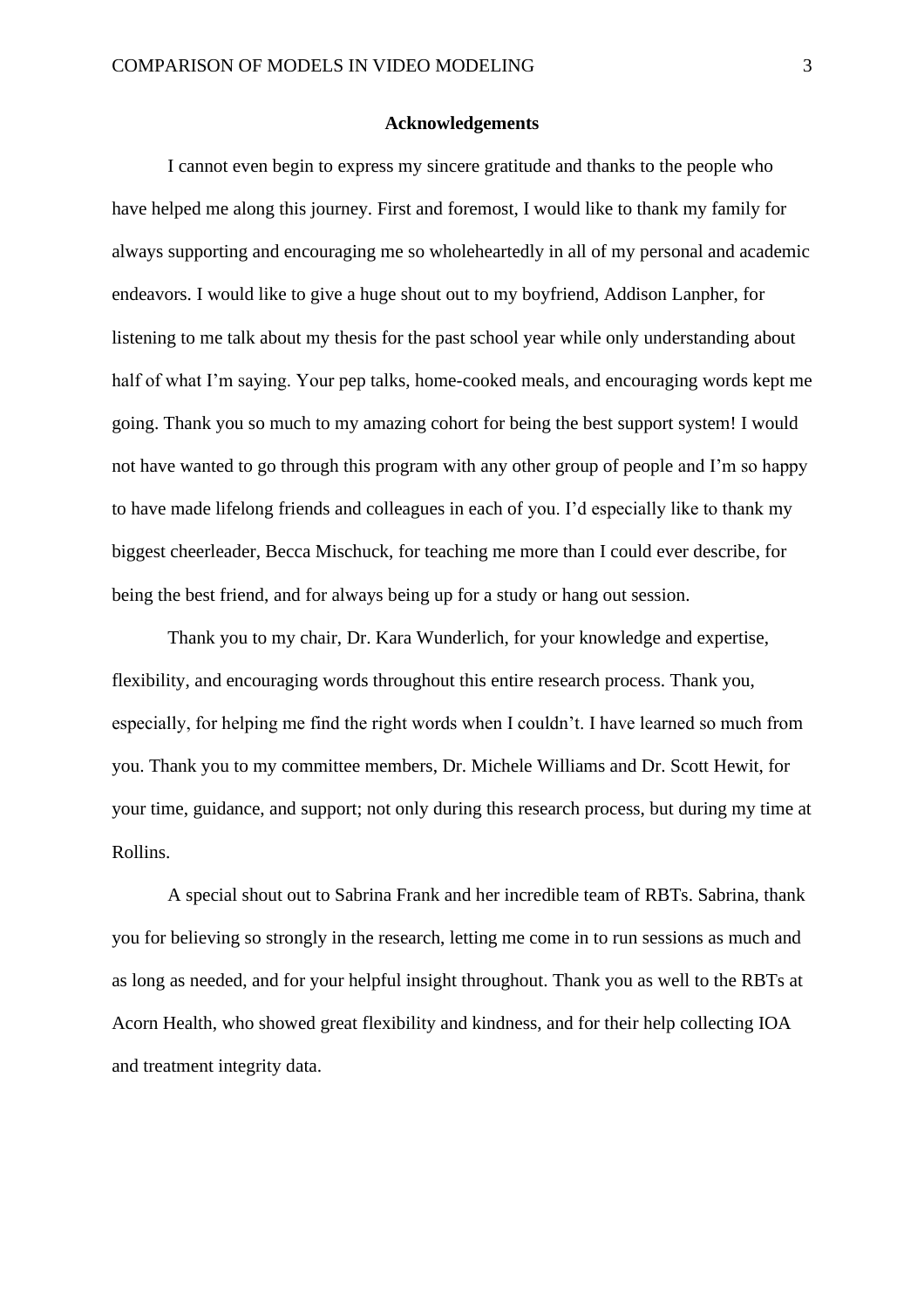## **Table of Contents**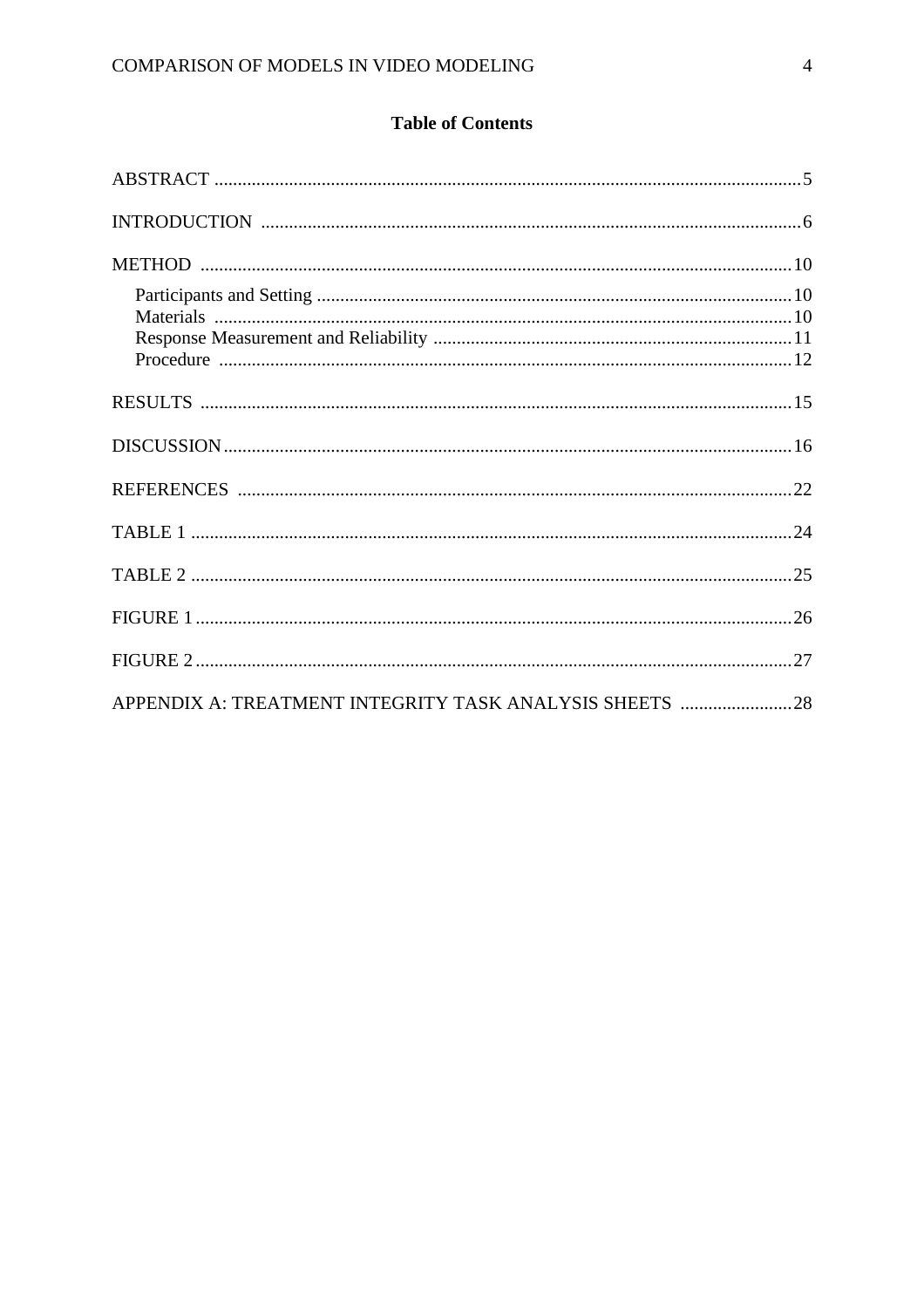#### **Abstract**

Video modeling is a strategy used to teach learners new skills by viewing a video of a model engaging in a target behavior and then having the learner imitate the behavior (Cooper et al., 2019). Much research has been conducted on the effectiveness of video modeling when compared to in vivo modeling, but there are still various limitations to consider, including its effectiveness as a solo intervention, who are the most impactful models to include, and the effectiveness of the intervention for certain populations. The purpose of this study is to evaluate the use of video modeling as a solo intervention to teach tacting letter sounds or letter blends to children with ASD with limited vocal repertoires and to evaluate the effectiveness of different models in the video recordings. Results suggested that the sibling model was the most effective for one participant after the inclusion of a training phase. Results were inconclusive for the second participant.

*Keywords:* language acquisition, models, peer, sibling, tacting, video modeling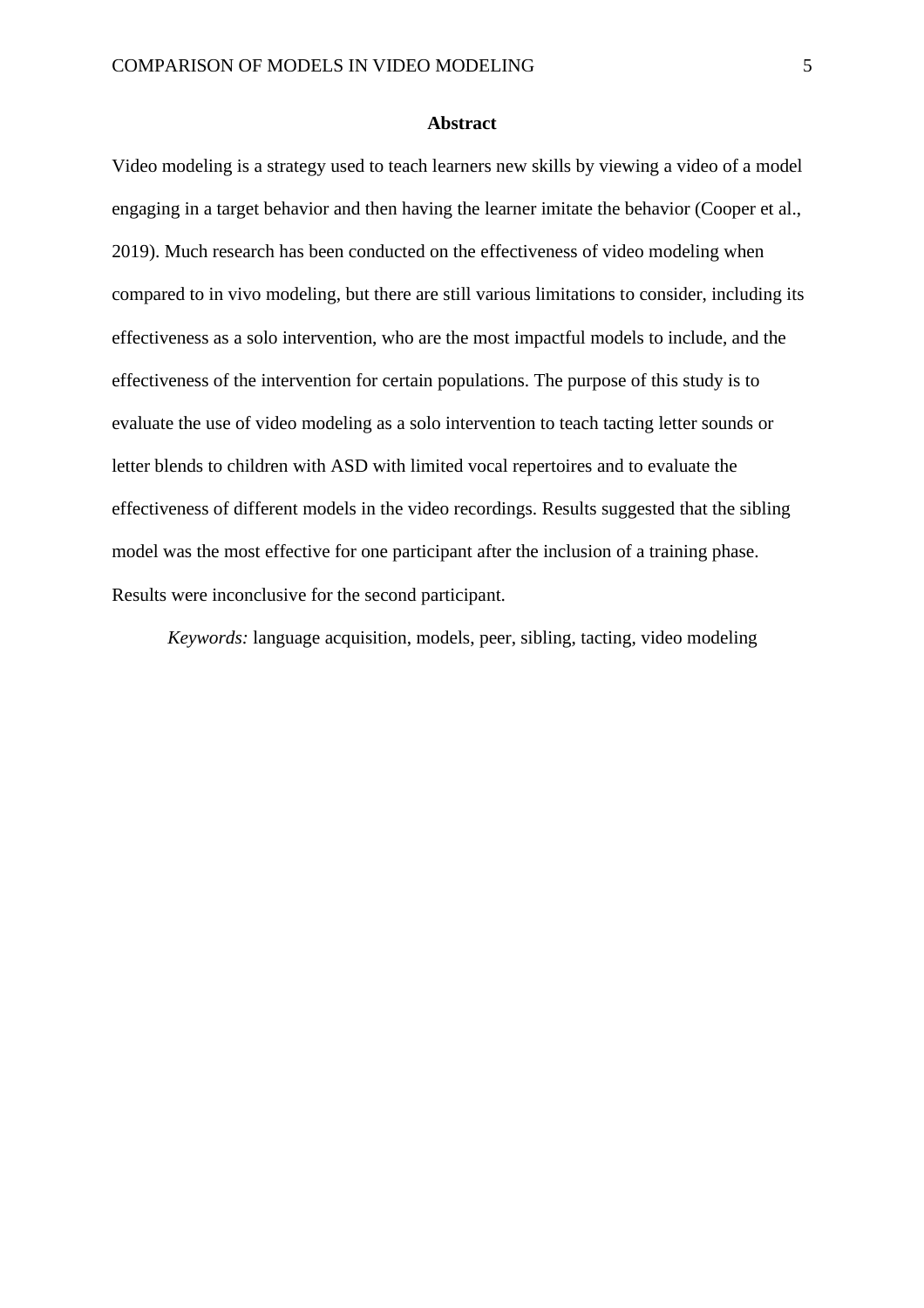#### **A Comparison of Models in Video Modeling to Teach Vocal Skills**

Modeling is a strategy used to teach learners new skills by having them imitate demonstrations of the skills by either live or representative models (Cooper et al., 2019). One of the earliest studies to evaluate the effects of live peer modeling with children with autism spectrum disorder (ASD) was conducted by Egel et al. (1981). Because of the new passage of legislation at the time that mandated the least restrictive learning environment for students with ASD, researchers wanted to assess whether children with ASD should be mainstreamed into classrooms and whether their peers without ASD could serve as role models for appropriate behavior. Egel et al. found that the children with ASD were able to accurately imitate the peer models' correct responses and that the children were able to maintain the correct responding over time as the peer models were removed. This study highlighted that learning through modeling could be an effective tool in teaching skills to students with ASD.

Video modeling is a method of teaching in which learners acquire new skills by viewing a video of a model engaging in a target behavior and then having the learner imitate the behavior (Cooper et al., 2019). Research has shown there are many benefits to using video modeling when compared to traditional live modeling. Charlop-Christy et al. (2000) evaluated the effectiveness of video modeling compared to in vivo modeling to teach developmental skills to children with ASD and the results highlighted the advantages of using video modeling. The authors found that video modeling was more effective and efficient at teaching a wide range of skills and behaviors, such as spontaneous greetings, self-help skills, expressive labeling, and social and cooperative play. The authors also found that video modeling led to more rapid acquisition of the skills for four out of the five children when compared to in vivo modeling. Additionally, only the skills learned through video modeling were able to be generalized and maintained across different stimuli, settings, and people.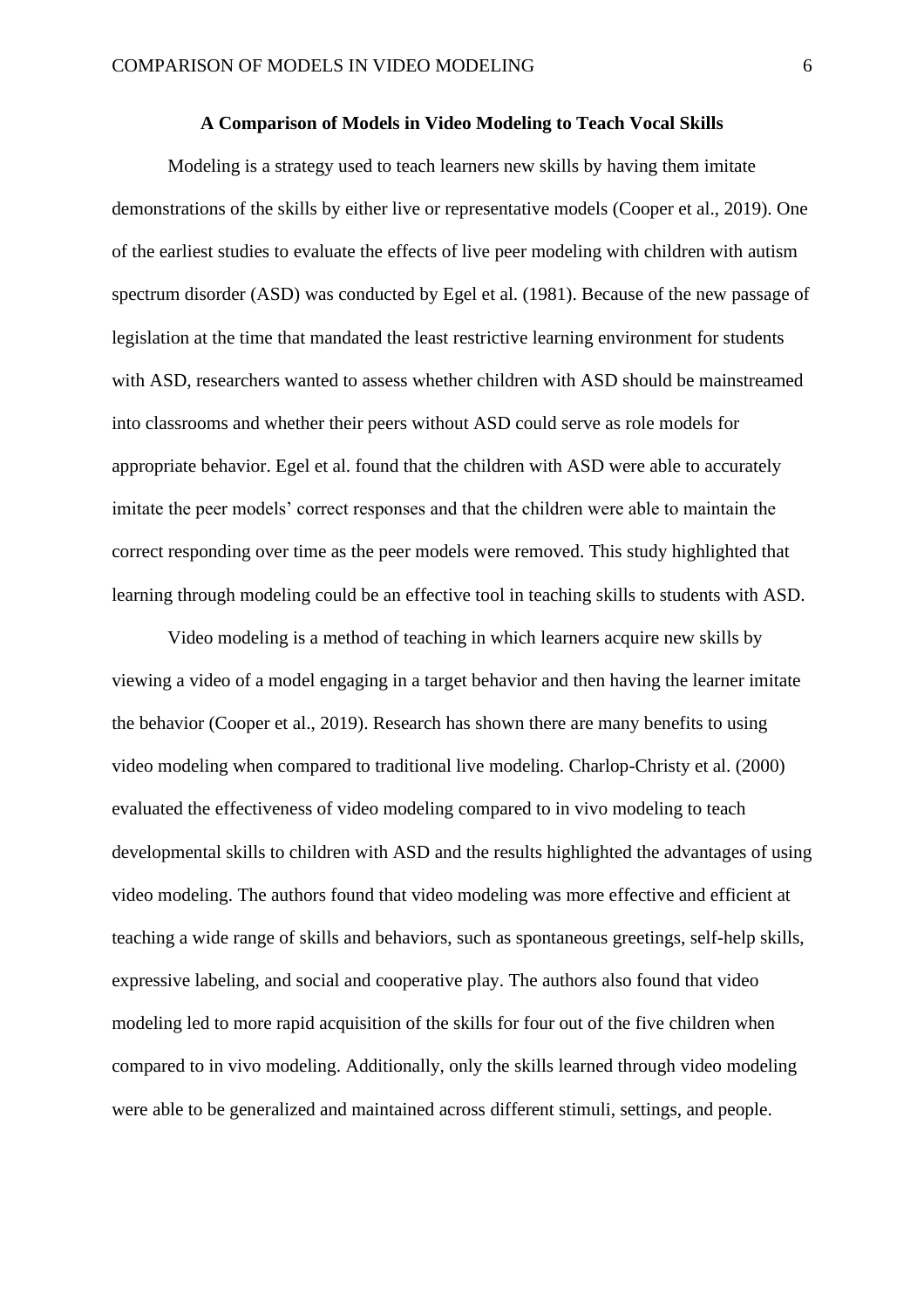Cardon and Wilcox (2011) confirmed the findings by Charlop-Christy et al. (2000). Cardon and Wilcox compared video modeling with reciprocal imitation training (RIT) to evaluate which intervention resulted in more imitation acquisition among six children with ASD between the ages of 20-48 months. Overall, the researchers found that both interventions were effective in increasing object imitation in children with autism. However, the researchers found that subjects in the video modeling group demonstrated a rapid increase in their imitation skills while those in the RIT group showed more of a steady growth throughout the study. Both groups showed that imitation skills were maintained and generalized at 1- and 3-weeks follow-up. Though both conditions showed acquisition of the skill, maintenance, and generalization, the researchers considered video modeling to be the more effective intervention because of its motivating and reinforcing nature. The authors also suggest that the use of a screen in video modeling may help by limiting other distractions while helping the children focus on salient cues.

Charlop-Christy et al. (2000) and Cardon and Wilcox (2011) are just two examples of the methods in which video modeling has been extensively studied for more than two decades. Most recently, the research has focused on using video modeling to teach a wider range of skills to different populations of people. Abadir et al. (2021) evaluated the effects of video modeling on the acquisition of abduction-prevention skills by adolescents with ASD. The subjects were taught how to secure a code word from strangers and known individuals after watching the target behavior modeled on video. The researchers found that the subjects were able to learn the complex safety skill through the use of video modeling combined with vocal instruction and error correction procedures. Two of the subjects were able to learn through video modeling alone. Video modeling has also been used to teach medical residents and specialists how to perform specialized surgical skills. Alkatout et al. (2021) used video feedback and video modeling to teach both beginner and advanced surgeons how to perform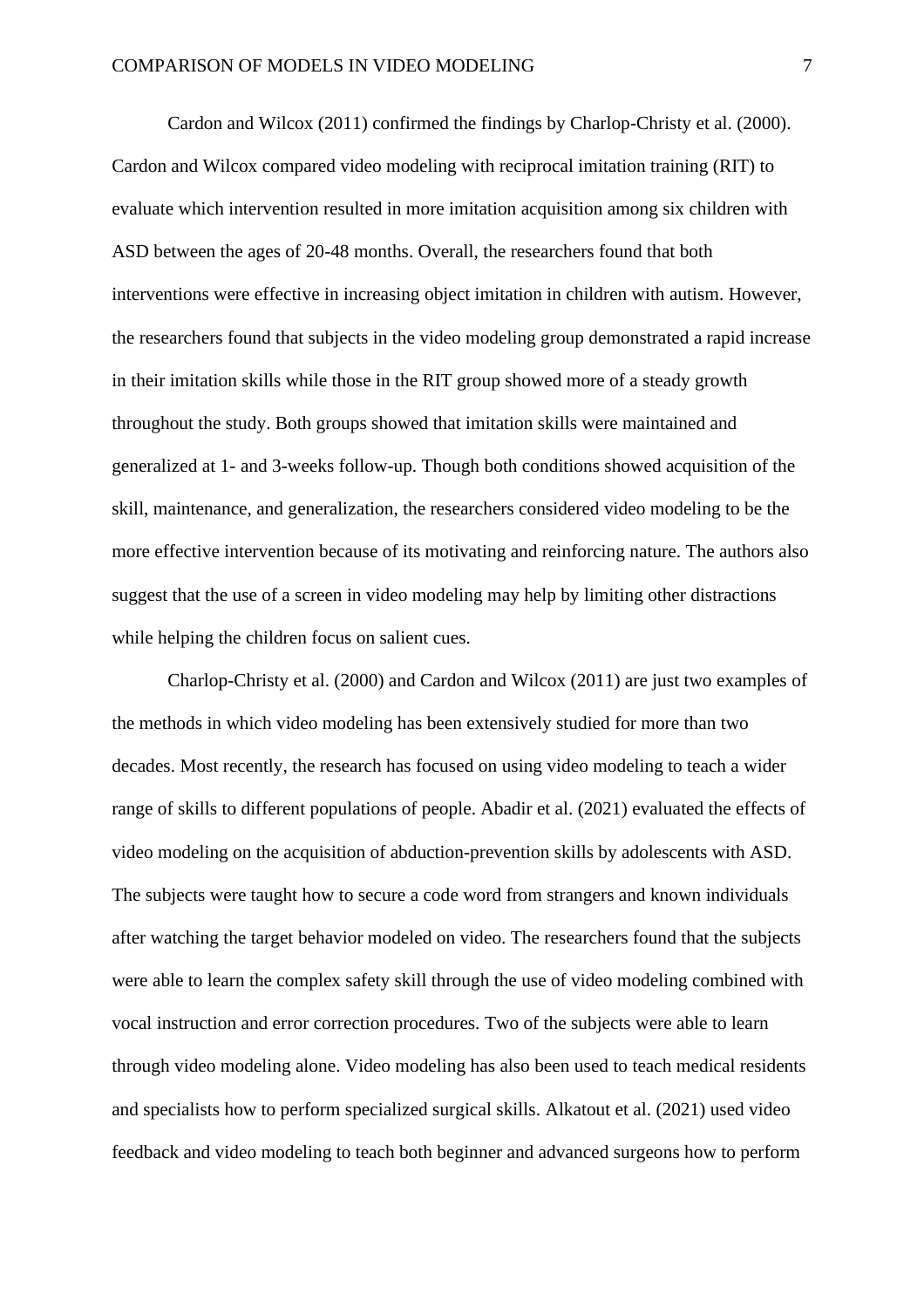an intracorporeal knot on the vaginal vault, which is considered a complex procedure in gynecologic laparoscopic surgery. The participants highly rated the value of using video modeling and video feedback to develop the surgical skill and reported the training improved their confidence and posture during the procedure.

Although there are many studies that support the use of video modeling with children with autism, there are limitations to the existing literature. Video modeling is often used in conjunction with other interventions as part of a treatment package. For example, Kleeberger and Mirenda (2010) conducted a study to evaluate the effects of using video modeling to teach generalized imitation skills to a preschooler with autism. During the study, a 4-year-old boy was instructed to watch videos for songs that included a model engaging in fine and gross motor skills, finger play, and toy play activities. The authors evaluated the use of video modeling alone and video modeling with highlighting, prompting/fading, and reinforcement on both mastered and not mastered actions. Kleeberger and Mirenda (2010) found that video modeling alone did not have any effect on the child's performance of the motor skills, finger play, or toy play activities on either mastered or not mastered tasks. However, the child was able to complete accurate imitations of the model when video modeling plus highlighting, prompting/fading, and reinforcement was implemented on both mastered and not mastered tasks. It is unknown, therefore, which additional instructional components were necessary to increase the effectiveness of video modeling.

Another limitation to the existing literature is the lack of consistent information about the characteristics and logistics of effective video models. To date, little to no research has been conducted on the logistics of video recordings, including how long videos should be, if there should be narration, inclusion of captions, etc. There have been mixed findings from different studies concerning the most effective models to use in video recordings. Bandura (1994) postulated that peer models that look close in age and that have physical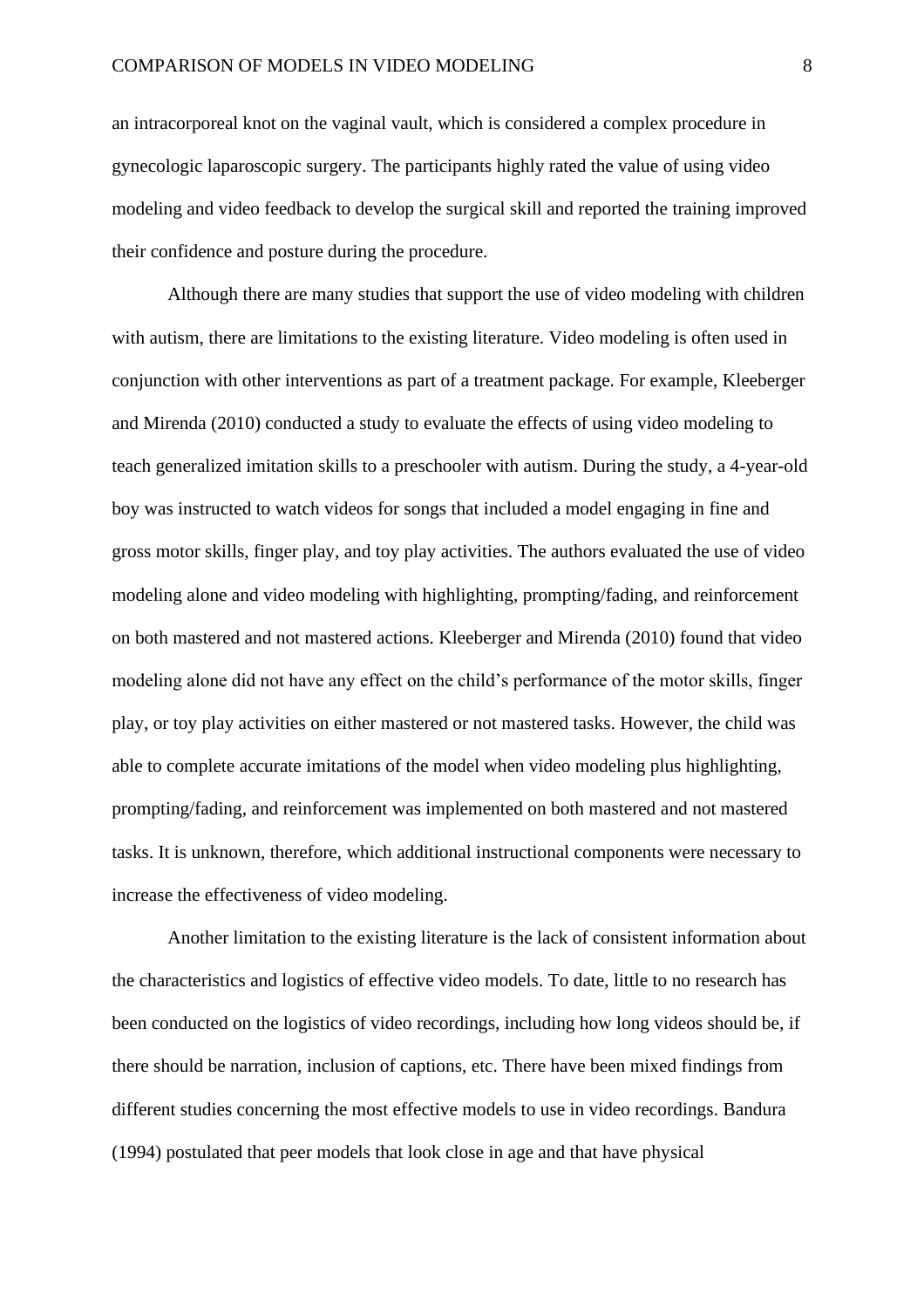characteristics similar to the participant are the most effective models to use during in vivo modeling. To date, no studies have evaluated if these findings are also valid in video modeling. In contrast, Hoogerheide et al. (2016) conducted a study evaluating the most effective models to use in video recordings geared towards neurotypical adolescents and concluded that adults were the more effective model when compared to peers. In a separate study, Hoogerheide et al. (2016) also explored whether the gender of the model had a significant impact on the learning of the participants. The researchers found that the gender of the model did not affect the degree to which the participants improved their performance. However, the participants found the learning less effortful when watching a male model compared to a female model for both male and female participants.

Another limitation in the existing research is the lack of consensus for populations and skills for which video modeling would be most effective. Research has shown that video modeling is effective for most learners between the ages of toddler to adult. Extensive research has been conducted using video modeling with participants with ASD, and it has been accepted as an evidence-based practice (National Professional Development Center on Autism Spectrum Disorders, 2010). It is especially an effective intervention when the skill is focused on motor imitation, as numerous studies involving video modeling include motor imitation as the target behavior. However, few, if any studies have evaluated the use of video modeling to teach basic tacting skills when compared to the many studies focusing on teaching intraverbal skills, such as through play comments and conversational speech. Furthermore, limited research has been conducted with those who do not display a strong imitation or verbal repertoire.

Previous research suggests that a peer model both close in age and who looks similar to the learner may be more beneficial when used in live modeling. Therefore, it may be worth investigating whether a sibling may be especially effective as a model in video recordings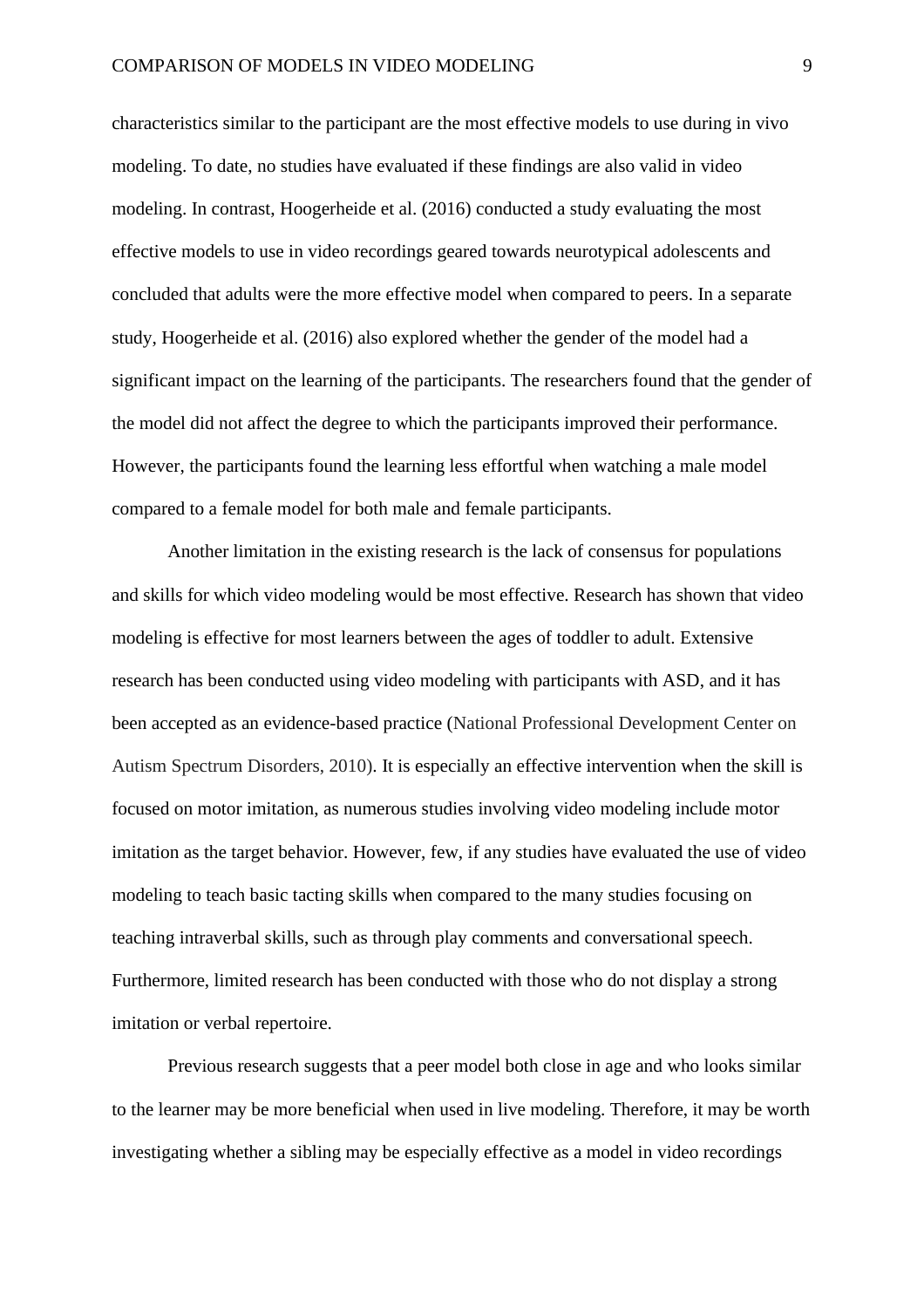because of familiarity, possible closeness in age and in many but not all cases, physical resemblance. Although it is likely more difficult to obtain a sibling model than another type of model (e.g., therapist, adult, or peer), the sibling model may have greater impacts on the learner. For example, in the case of vocal behavior, the model might sound like the learner. The purpose of this study is to evaluate the effectiveness of using video modeling alone to teach tacting skills to children with ASD who have limited vocal skills. In addition, the study will compare the effectiveness of different types of models used in the video recordings.

#### **Method**

#### **Participants and Setting**

Olivia was a 5-year-old girl with a diagnosis of ASD who received services at a local ABA clinic. The participant was recruited through a recommendation from her Board Certified Behavior Analyst (BCBA). She had prerequisite imitation skills as well as the ability to focus on a video on a screen for varying durations of time (1-3 min). The participant had a limited vocal repertoire and had not mastered tacting letter blends, as reported by her BCBA. All sessions took place in the clinic where she was currently receiving services.

Spencer was a 3-year-old boy with a diagnosis of ASD who received services at the same clinic as Olivia. Spencer was recruited through a recommendation from his BCBA. He had prerequisite imitation skills as well as the ability to focus on a video on a screen for varying durations of time (30 s to 1 min). The participant had a limited vocal repertoire and had not mastered tacting letter sounds, as reported by his BCBA. All sessions took place in the clinic where he was currently receiving services.

### **Materials**

An iPhone XR was used to record the videos that were used during each trial and the videos were played on an Apple MacBook Air during sessions. Index cards (3" x 5") with each target printed in black Times New Roman font, size 55, were used.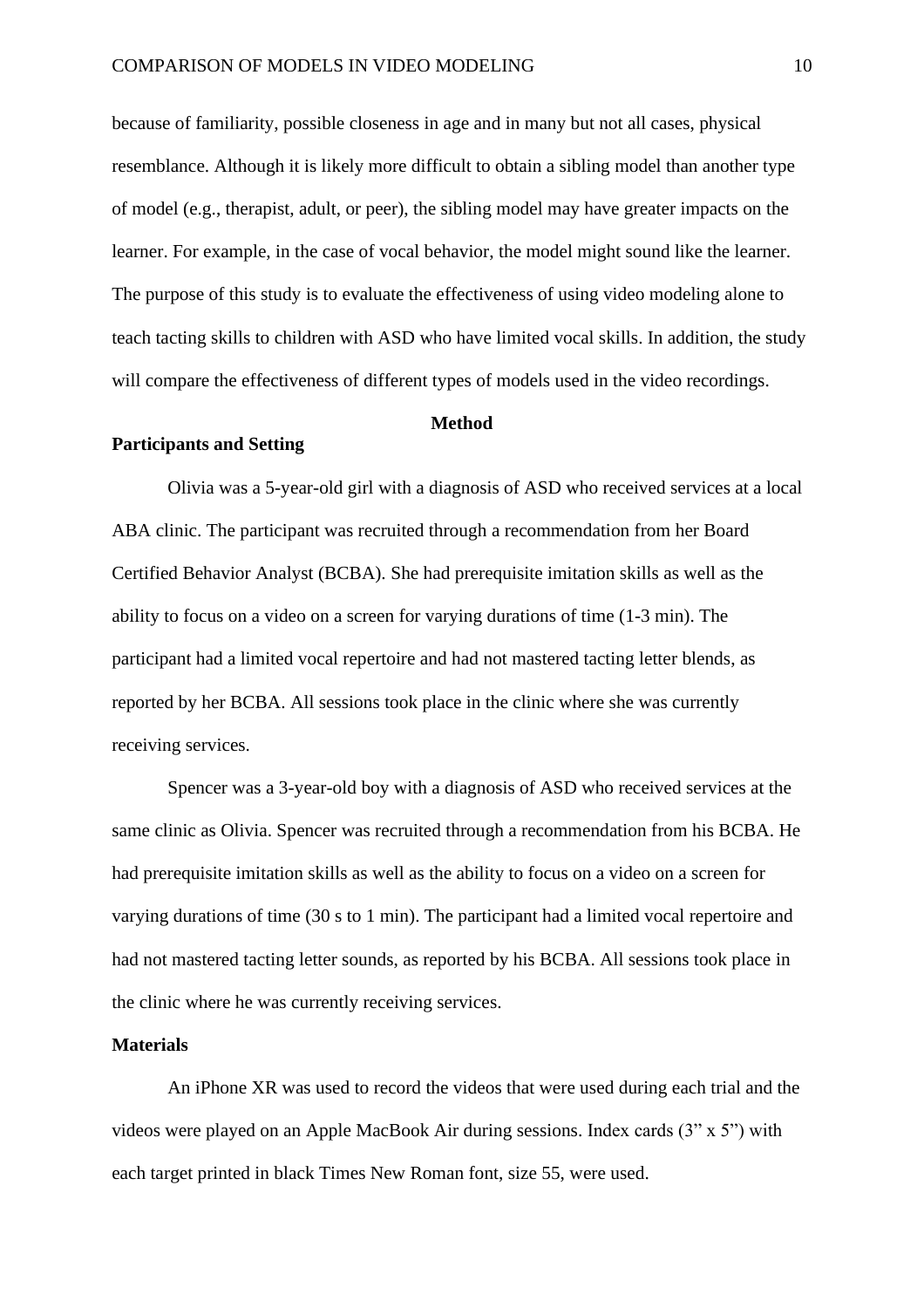#### *Videotapes*

Video recordings were made for each video modeling condition. The videos were made by recording the BCBA or therapist at a table with either a sibling, a parent, or a peer. Videos showed each model displaying the correct response after the  $S<sup>D</sup>$  (e.g., "What sound does 'J' make?" or "What sound does 'I-T' make?") was delivered by the BCBA or therapist. Individual videos were made for each target and each video was approximately 5 to 7 s in duration.

**Sibling modeling video.** The therapist presented the S<sup>D</sup> to a sibling of the participant and the sibling correctly responded with the target within 5 s. The therapist provided verbal praise (e.g., "Great job!").

**Parent modeling video.** The BCBA presented the S<sup>D</sup> to a parent of the participant and the parent correctly responded with the target within 5 s. The BCBA provided verbal praise (e.g., "Great job!").

**Peer modeling video.** The BCBA presented the S<sup>D</sup> to a peer of similar age (within one year) to the participant and the peer correctly responded with the target within 5 s. The BCBA provided verbal praise (e.g., "Great job!").

### **Response Measurement and Reliability**

An adapted alternating treatment design (Sindelar et al., 1985) was used. Baseline sessions consisted of 12 trials, and each teaching condition session consisted of six trials. The conditions were randomized within each series. Each presentation of the  $S<sup>D</sup>$  counted as one trial. Data was collected using paper and pencil. During baseline, each target was presented once in random order in each session. During the teaching conditions, each target was presented twice in each session and were presented in random order during sessions. Each trial was scored as correct, incorrect, or no response. Correct responding was defined as the participant responding to the  $S<sup>D</sup>$  with the accurate target sound within 5 s during the first or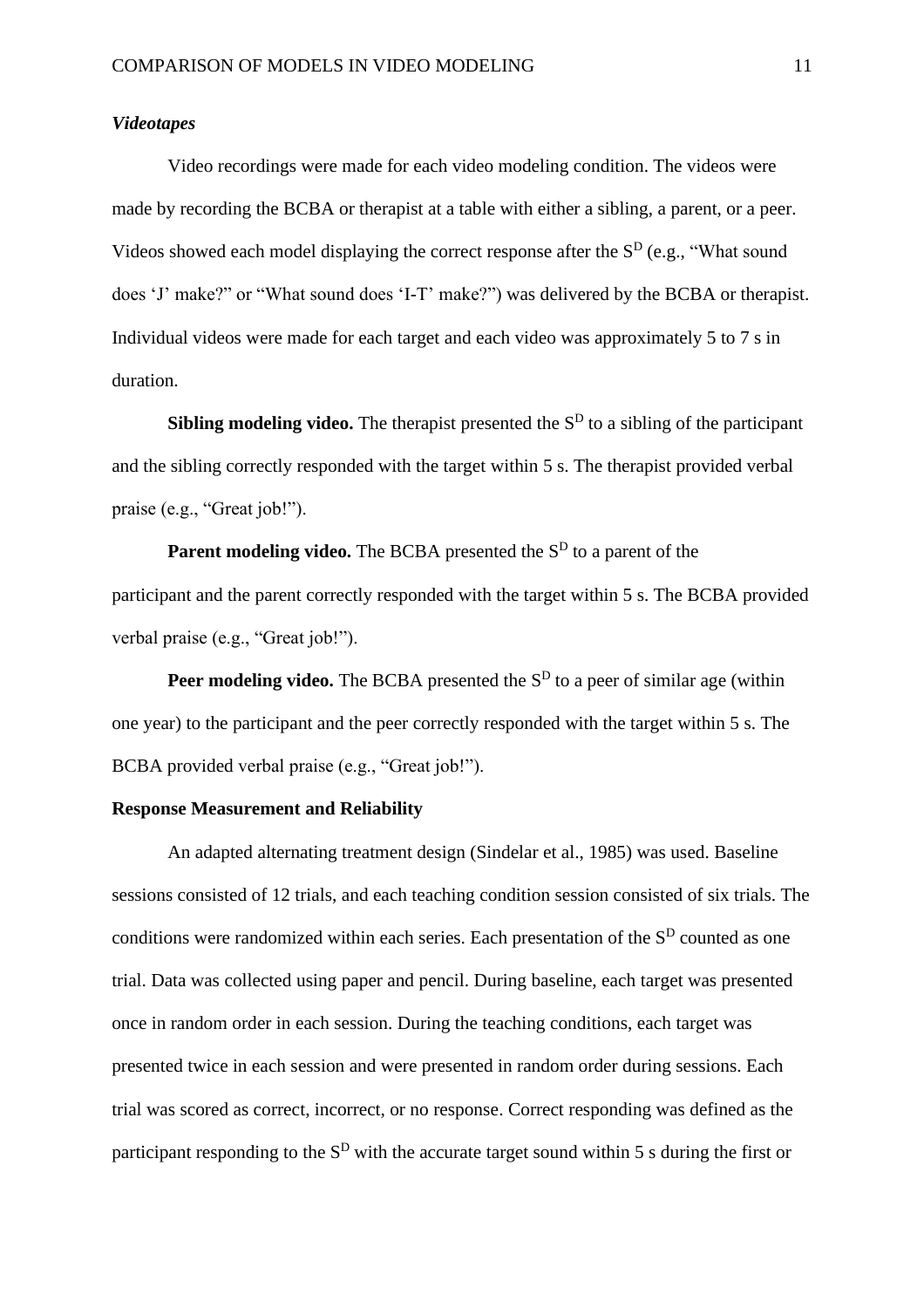second presentation of the  $S<sup>D</sup>$ . Incorrect responding was defined as the participant responding to the  $S<sup>D</sup>$  with an inaccurate target sound or any other sound within 5 s. No response was defined as the participant not engaging in any vocal response.

An independent observer scored at least 30% of the sessions for treatment integrity and interobserver agreement (IOA). Treatment integrity was measured to evaluate whether the experimenter implemented the procedures as described in the study. A task analysis for each condition was created with descriptions of the steps included. Treatment integrity scores were calculated for each session by dividing the number of steps conducted correctly divided by the total number of steps in the task analysis multiplied by 100%. For interobserver agreement, the trained observer collected response data using a trial-by-trial method, and the data were compared to the experimenter's data for percentage agreement for each trial. Percentage agreement was calculated as agreements divided by the number of trials multiplied by 100%. For Olivia, IOA was assessed for 31% of all sessions and was 98% (range, 75% to 100%). Treatment integrity was assessed for 30% of all sessions and was 100%. For Spencer, IOA was assessed for 30% of all sessions and was 99% (range, 92% to 100%). Treatment integrity was assessed for 30% of all sessions and was 100%.

#### **Procedure**

Table 1 displays the twelve letter blends that were included in the study for Olivia. The experimenter chose the letter blends from a list of the most common consonant blends from an online list from a Google search. Additionally, the experimenter included letter blends with consonants and vowels at the request of the participant's BCBA. The 12 letter blends were then divided between the three teaching conditions and the control condition. Three specific letter blends were assigned to each condition to ensure that there was minimal similarity in sound or letter shapes within each condition, and to ensure that at least one consonant-vowel blend was included in each condition. The teaching phase ended and targets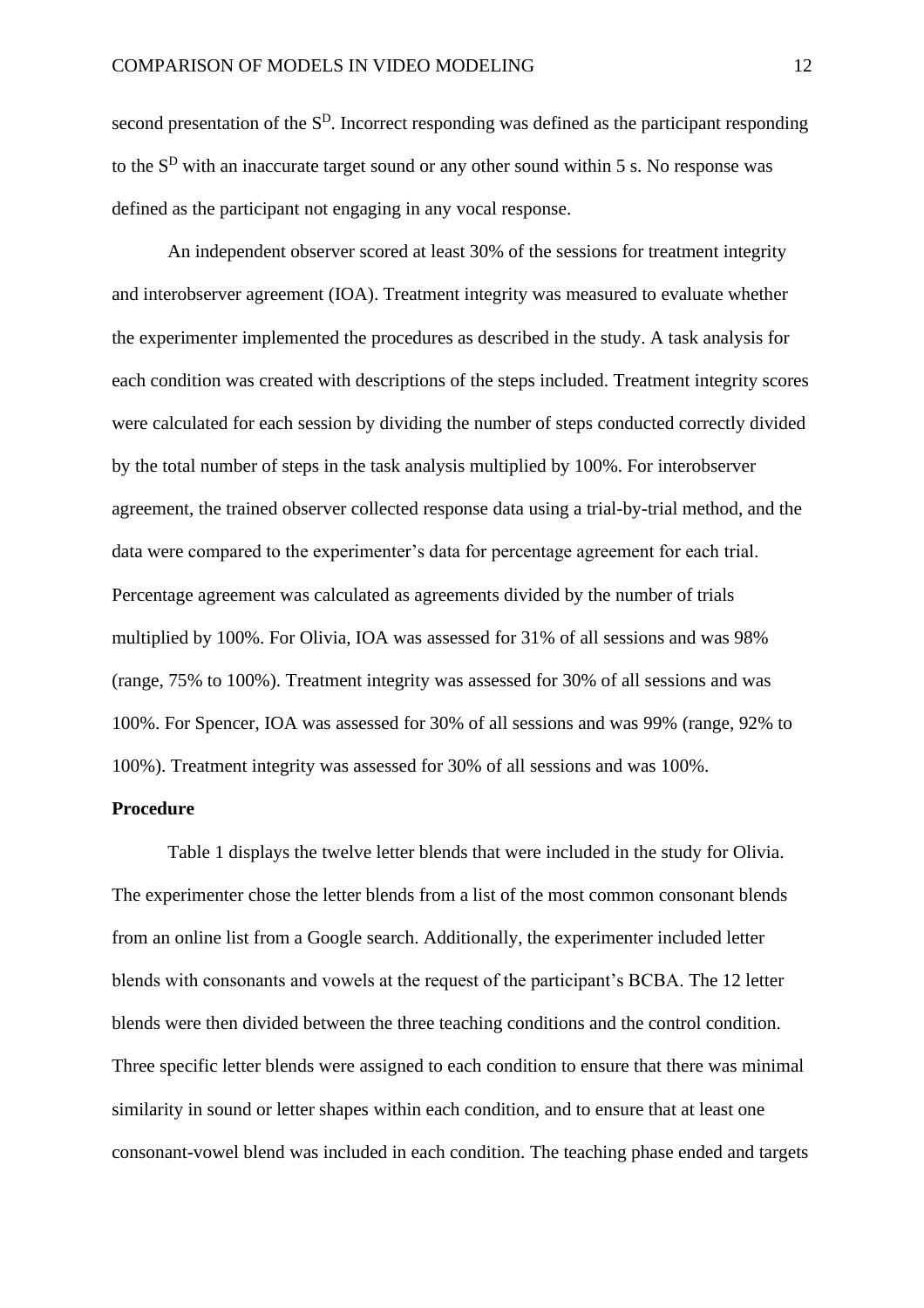were considered mastered when the participant demonstrated 80% accuracy across three consecutive sessions.

Table 2 displays the twelve letters that were included in the study for Spencer. The letters were chosen by random selection through an online generator. The 12 letters chosen by the generator were then divided between the three teaching conditions and the control condition. Three specific letters were assigned to each condition to ensure that there was minimal similarity in letter sound or letter shape within each condition (e.g., the letters "B", "D", and "P" were not assigned to the same condition). The teaching phase ended and targets were considered mastered when the participant demonstrated 80% accuracy across three consecutive sessions.

### *Preference Assessment*

A multiple-stimulus-without-replacement (MSWO) preference assessment was conducted (DeLeon & Iwata, 1996) for each participant. The top five items and edibles as recommended by the participants' BCBA via verbal reporting were included in the assessment. Before starting the assessment, the participant had 30 s of access to each item or a small piece of the edible. The items were then removed and the researcher presented all the items/edibles on the table in a semi-circle in front of the participant. The participant was instructed to "pick one" and received 30 s access to the item or one piece of the edible that they chose. While the participant interacted with the chosen item, the researcher rearranged the order of the remaining items in a semi-circle. After 30 s or item consumption, the researcher removed the chosen item from the participant by saying "my turn." The researcher continued the above steps until no items remained in the array. If the participant did not pick an item within 15 s of the  $S<sup>D</sup>$ , the researcher rearranged the items in the semi-circle and presented the  $S<sup>D</sup>$  again. Attempts to select more than one item were blocked and the  $S<sup>D</sup>$  was presented again. The researcher recorded the order of the items selected.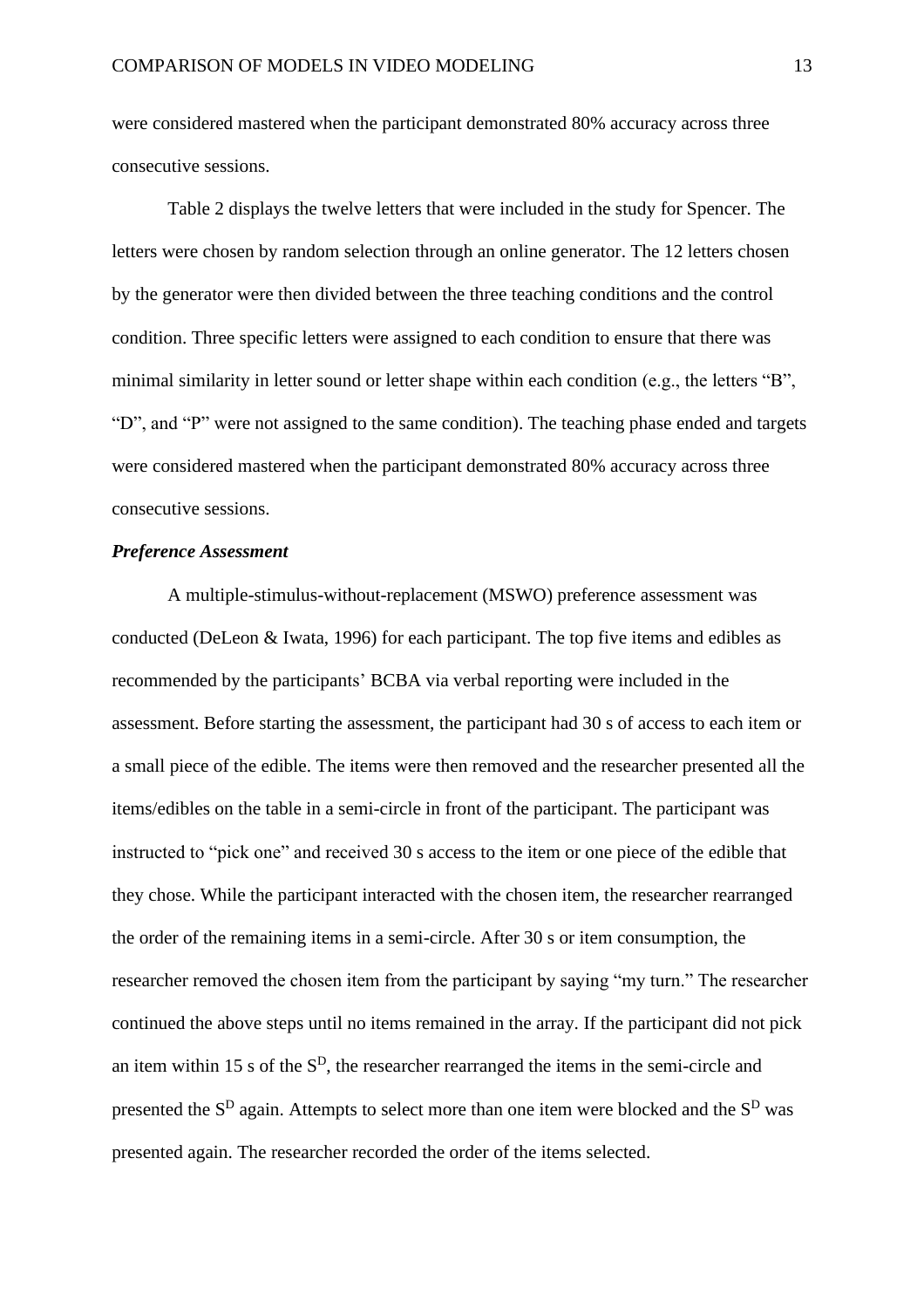#### *Baseline*

In each trial, the experimenter presented each of the 12 target cards individually to the participant with the vocal  $S^D$  (e.g., "What sound does 'A' make?" or "What sound does 'C-L' make?"). The experimenter waited 10 s for a response before presenting the next target card. The experimenter provided no feedback or reinforcement throughout the session.

### *Sibling Video Modeling*

During each trial of this phase, the participant watched one of the sibling videos on the computer. The experimenter said, "Let's watch a video!", then played the video for the corresponding target for the participant. The experimenter then presented the same  $S<sup>D</sup>$  from the video. If the participant displayed the correct response, the experimenter provided verbal praise and the highest-preferred item from the MSWO for 30 s. After 30 s, the experimenter said, "My turn," and took back the reinforcer. If the participant did not display the correct response or did not engage in any response, the experimenter said, "Let's watch again," and played the video again. The experimenter then presented the  $S<sup>D</sup>$  again. If the participant displayed the correct response, the experimenter provided verbal praise and the reinforcer from the MSWO for 30 s. If the participant did not display the correct response or did not engage in a response, the experimenter said, "Let's watch another video," and proceeded to the next trial.

#### *Parent Video Modeling*

This phase was conducted in the same format as the previous condition, but videos with the parent were used.

#### *Peer Video Modeling*

This phase was conducted in the same format as the previous condition, but videos with the peer were used.

#### *Control Condition*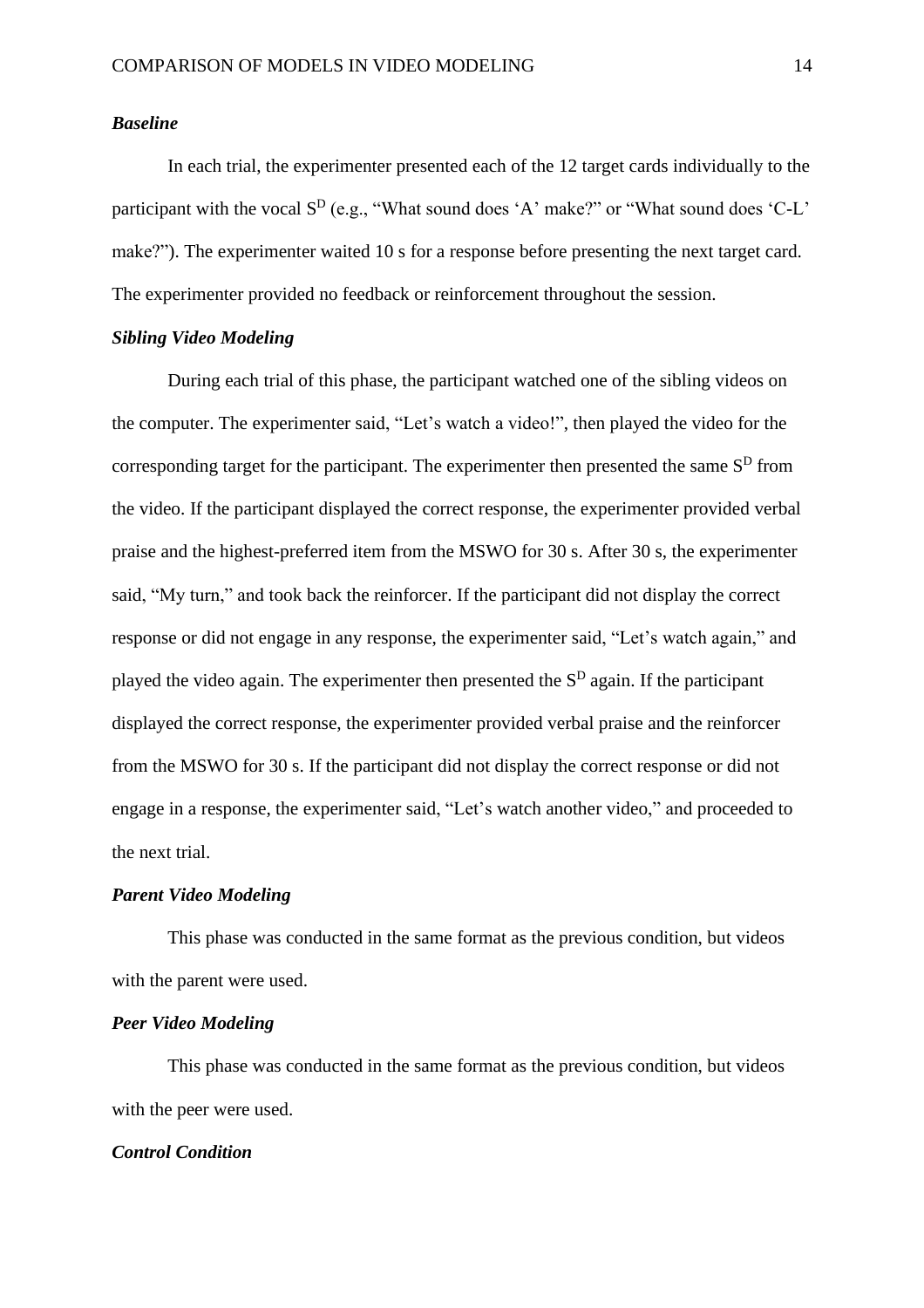During this phase, the experimenter conducted trials in an identical manner to baseline. The participant was presented each card individually with the vocal  $S<sup>D</sup>$  (e.g., "What sound does 'C' make?" or "What sound does 'B-R' make?"). The experimenter waited 10 s for a response before presenting the next card until two trials had been conducted for each of the three targets. The experimenter provided no feedback or reinforcement throughout the session.

#### *Training Phase*

For Olivia, the experimenter implemented a training phase after incorrect responding occurred for three consecutive series in the initial video modeling phase. Three videos were recorded to target a different vocal skill specifically for teaching purposes. The videos were made by recording the BCBA and the therapist, and arbitrary words were chosen as targets for the vocal  $S^D$ , "What's the magic word?". In the videos, the BCBA presented the vocal  $S^D$ and the therapist responded with the target word (e.g., zebra, banana, or cookie). The experimenter then conducted trials similar to the trials in the initial video modeling phase. However, the experimenter highlighted the therapist's response in the video by verbally prompting Olivia to listen to what the model was saying while pointing to the model in the video. Each correct response was immediately reinforced with verbal praise and the highestpreferred item from the MSWO for 30 s. After Olivia demonstrated 80% accuracy across three consecutive sessions, procedures from the video modeling phase were reinstated. *Probes*

The purpose of this phase was to assess for changes in tacting in the absence of the video model following teaching. During this phase, the experimenter evaluated the targets mastered using procedures similar to baseline sessions.

#### **Results**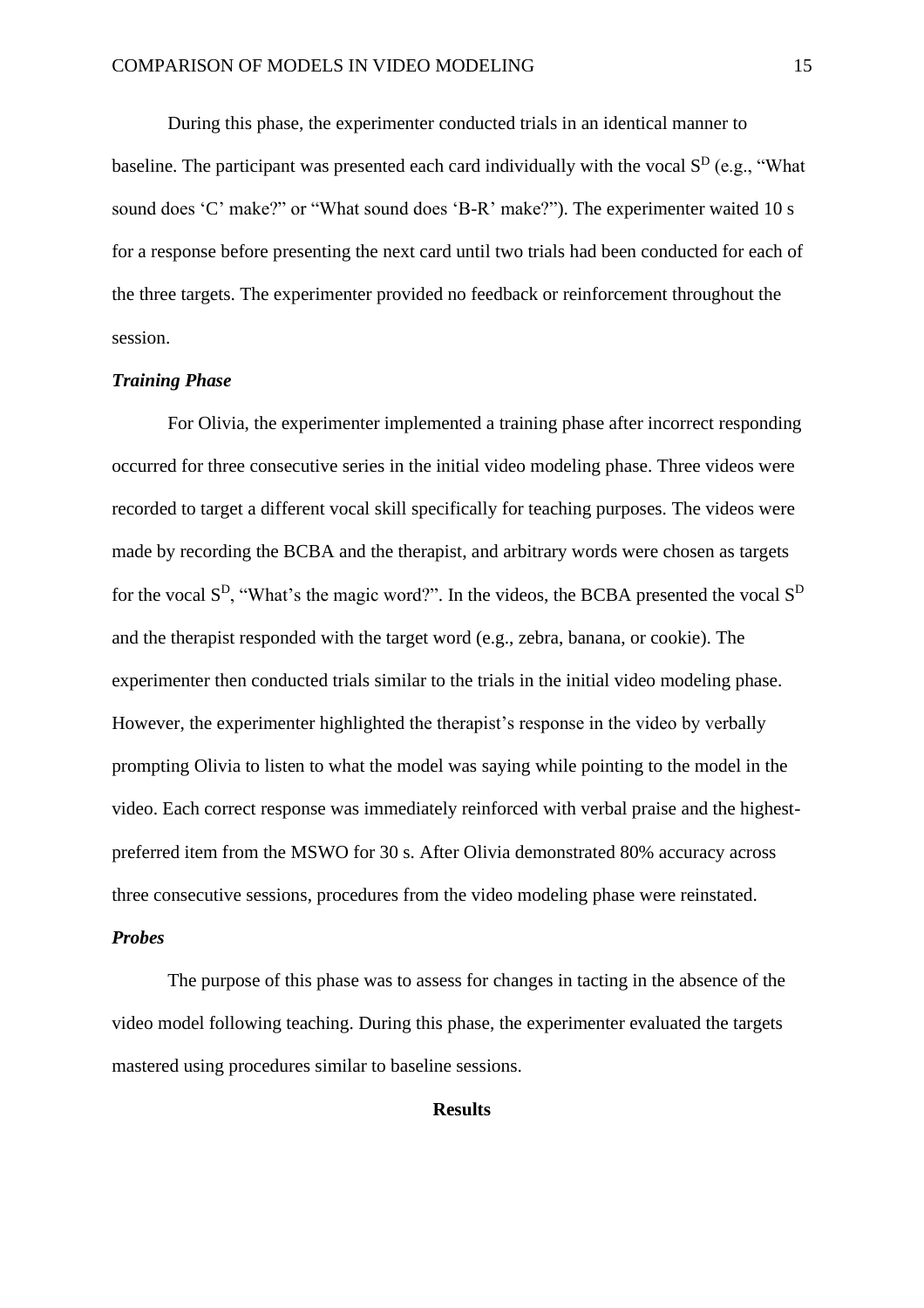Figure 1 shows Olivia's percentage of correct responses across sessions. No correct responses occurred across three consecutive baseline sessions. In the video modeling phase, no correct responses occurred across all conditions for three consecutive series, and the experimenter implemented the training phase. After the training phase, Olivia met the mastery criterion with 100% accuracy in the sibling video modeling condition during the first three series. The peer video modeling condition displayed a sharp increasing trend and maintained accurate responding at 67% accuracy for four consecutive series. The parent video modeling condition displayed an increasing trend, and after responding at 83% accuracy, the parent video modeling condition maintained at 67% accuracy. The control condition remained at zero levels throughout the study. During the probes of mastered letter blends, she was able to accurately respond for three consecutive sessions with 100% accuracy.

Figure 2 shows Spencer's percentage of correct responses across sessions. No correct responses occurred across three consecutive baseline sessions. The peer video modeling condition had a high level of correct responding and was the condition closest to reaching mastery criterion. The parent video modeling condition also showed a high level of correct responding during the first two consecutive sessions; however, Session 9 was terminated because the participant engaged in a tantrum. Responding maintained at 67% accuracy during the final two sessions of the parent video modeling condition. The sibling video modeling condition displayed a moderate level of correct responding while the control condition showed a low level of correct responding with some variability.

#### **Discussion**

The current study evaluated the use of different models in video modeling to teach vocal tacting skills. Consistent with previous research on video modeling (e.g., Charlop-Christy et al., 2000; Cardon & Wilcox, 2011; Abadir et al., 2021), the study showed that it is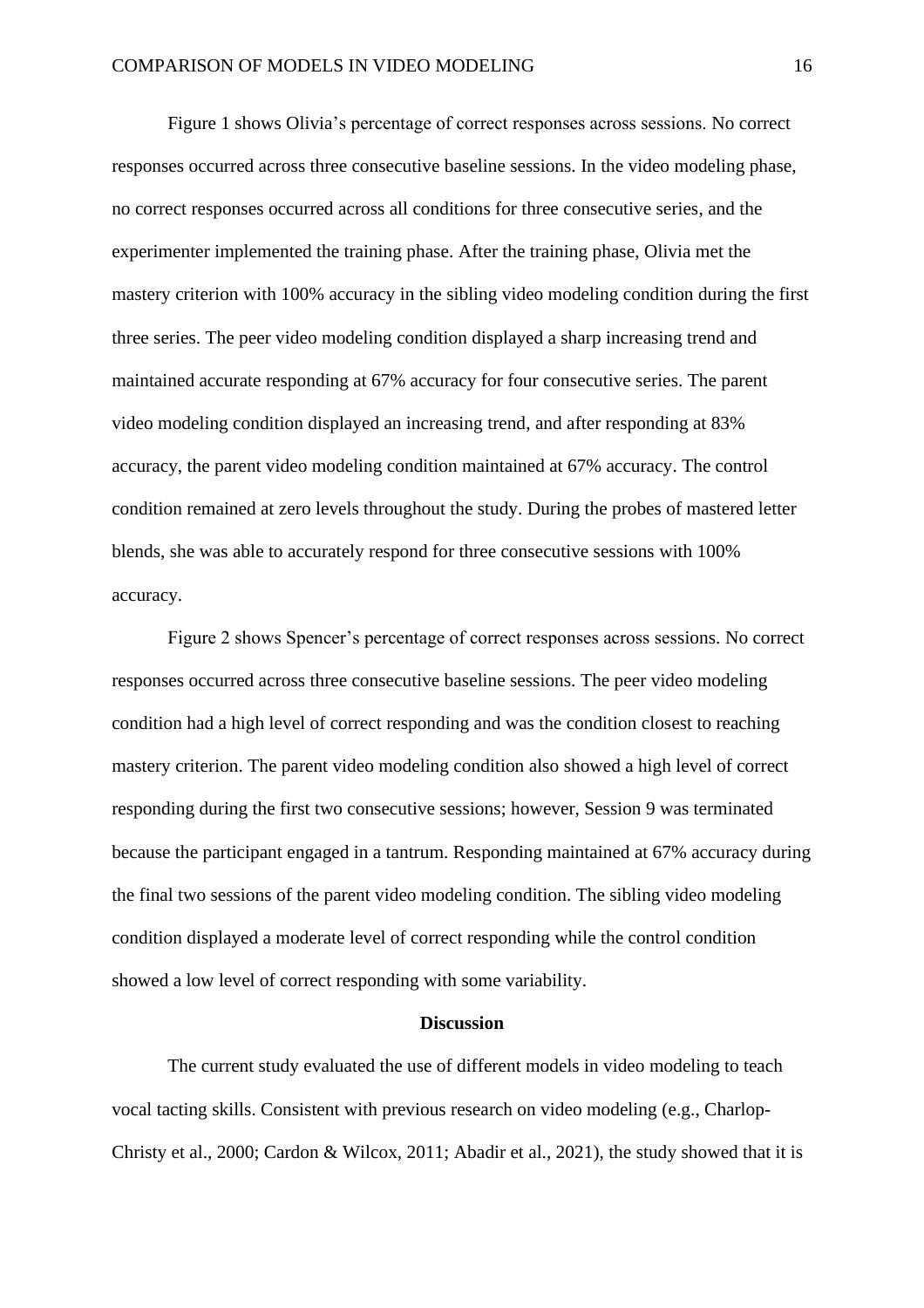an effective teaching intervention and can aid in skill acquisition. This study added to the video modeling literature by expanding on previous studies by evaluating a new target skill not previously researched. Video modeling studies have primarily focused on evaluating the effectiveness of the intervention to increase motor imitation or intraverbal skills, but to the experimenter's knowledge, this is the first study to evaluate video modeling's effect on tacting vocal skills. The participants were taught to vocally tact letter sounds or letter blends by watching videos of different models engaging in the target skills. Thus, the study also compared the efficacy of using a peer, sibling, or parent as a video model, which had not been compared as directly or extensively in other studies. The study found that the most effective model for Olivia was the sibling model, as it was the only condition that reached mastery criterion. When the videos were removed and probes were conducted for the mastered letter blends, Olivia was able to correctly tact all the letter blends across three consecutive sessions.

As hypothesized by the experimenter, the sibling model was the most effective model used for Olivia. However, it is interesting to note that it was the only condition to meet mastery criterion for her. There may be several reasons for this finding that are idiosyncratic to the participant. First, the participant had two older sisters to choose from to serve as a sibling model. Olivia's mother recommended one sister over the other based on the relationship between the sister and the participant. Second, according to her BCBA, she did not have a peer that she interacted with at the clinic. Instead, she preferred to only interact with her therapists. Third, the peer used in the videos was relatively new to the clinic and may not have had much interaction, if any at all, with Olivia. The peer was chosen to serve as a model because he was the only client in the clinic who was able to tact letter blends. These reasons may warrant future research into whether the reinforcing value of a person affects the efficacy with which a person learns from the video model.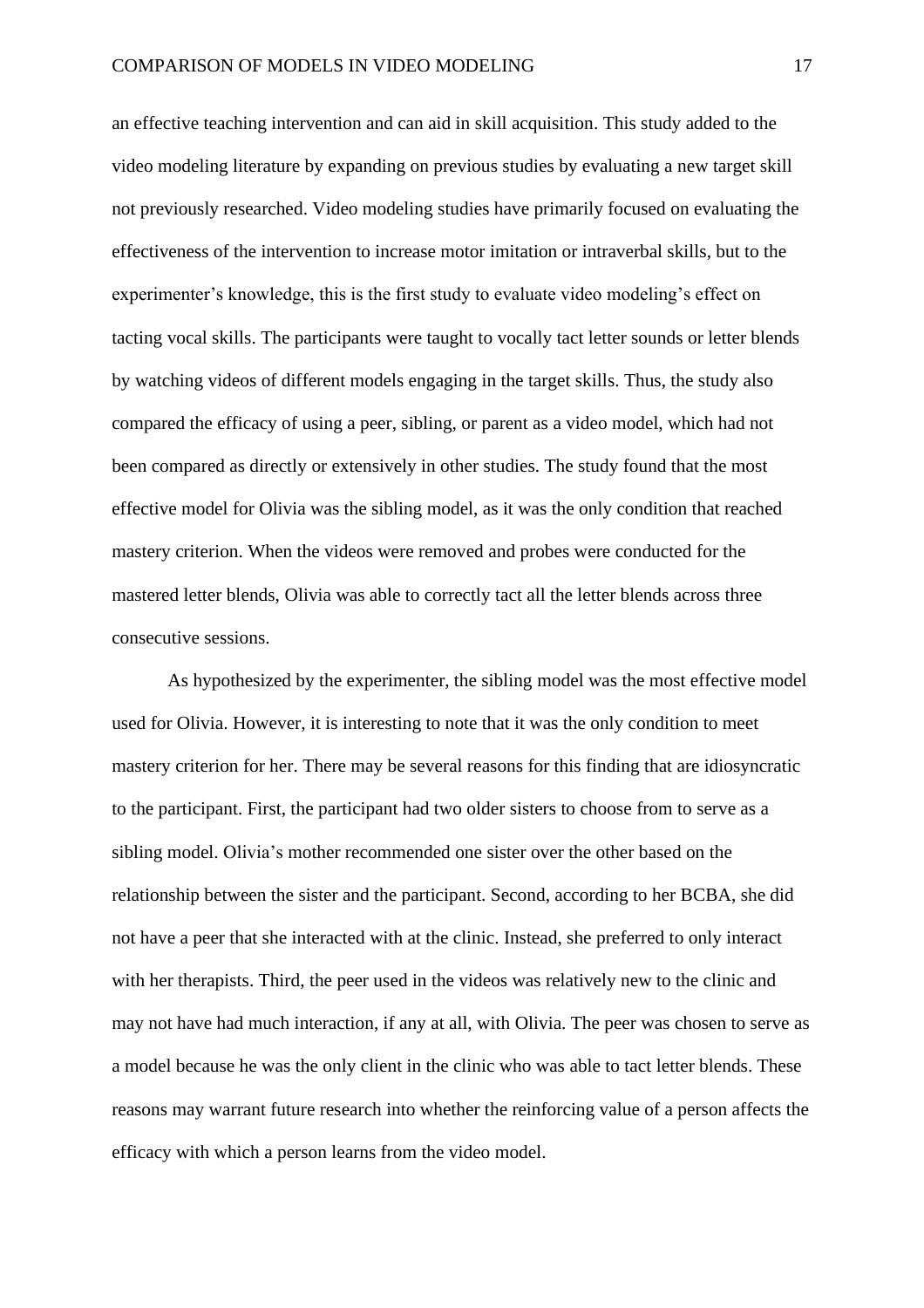An interesting consideration is the necessity of a training phase after the initial video modeling phase. After Olivia engaged in no correct responding over three consecutive series during the initial video modeling phase, the experimenter created three new videos showing the therapist and BCBA engaging in a different target vocal skill that was unrelated to letter blends. The videos were created to be used exclusively as training videos to increase the saliency of the model's vocal response and to increase the participant's contact with reinforcement. When watching the training videos with Olivia, the experimenter implemented gestural and verbal prompts to highlight the model in the video and to prompt attending to the vocal responses emitted by the model. She was able to meet the training mastery criterion after three consecutive sessions of watching the training videos. After the training videos phase, Olivia immediately engaged in more correct responses in each of the different video modeling conditions. Future practitioners could explore using a training phase as a prerequisite method to help teach video modeling. Previous studies (e.g., Kleeberger & Mirenda, 2010; Abadir et al., 2021) have added other instructional components or procedural modifications to the intervention when video modeling alone was ineffective, but no studies to date have implemented a short training phase, then removed it.

Several limitations in the present study warrant consideration. First, the limited number of participants included in the study may limit the external validity of the results. To further confirm the results of the present study across different individuals, more studies need to be conducted with a wider range of participants.

Second, the environment in which video modeling was used must be considered. The sessions took place in the local clinic where Olivia and Spencer were receiving services. The clinic was consistently busy and often had two or three clients in one room together. Although the participants were habituated to working in an environment with loud noises from peers and instructions from multiple therapists in the background, the noise level of the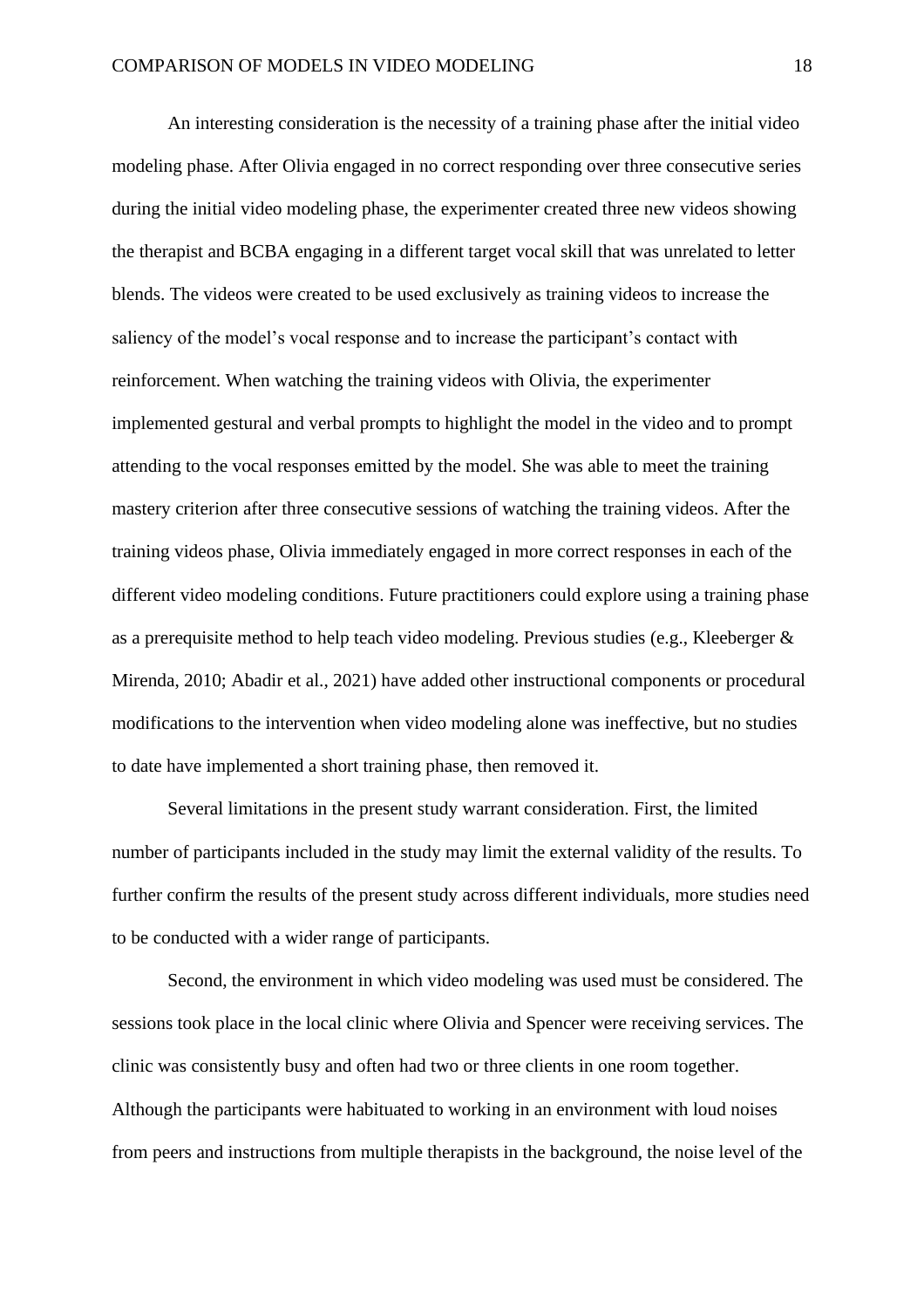room was often louder than the sound from the videos. Therefore, the participants' therapists frequently had to find an empty room or a quieter room, if an empty room was not available. When using video modeling in the future, it is important to consider the influence of the environment on different factors, such as its possible impact on participant attending and responding. The use of video modeling in various environments should also be analyzed, such as comparing the effectiveness of using the intervention in different types of clinics versus in classrooms. In addition, it is important to consider ways to increase the volume and clarity of the videos, such as by having the participant wear headphones.

Lastly, the making of the videos proved to be more difficult and time-consuming than originally considered. As mentioned earlier, scheduling a time for the siblings to come into the clinic to record the videos required specific planning with the parents, as the siblings were typically in school during sessions. Additionally, the experimenter needed sufficient buy-in from the parents to increase their cooperation with making the videos. Some videos had to be recorded multiple times and over a few occasions with the parents as they did not pronounce the target sounds correctly the first time. This could be a serious limitation if the parents are not willing to come in to record the videos again or are not able to come in again in a timely manner. This resulted in more time being taken to record the videos as well as more time between taking baseline data and starting intervention.

The skill being targeted should also be considered as there must be a peer who is able to consistently engage in the correct response for multiple videos. The peer model used in the videos for Olivia engaged in different behaviors during the videos (e.g., spitting, hitting the card, jumping up and down in his seat) which resulted in Olivia imitating those behaviors as well when watching his videos.

Future research can expand on the findings from this study in multiple ways. First, future studies can further investigate the inclusion of a training phase. Because of the limited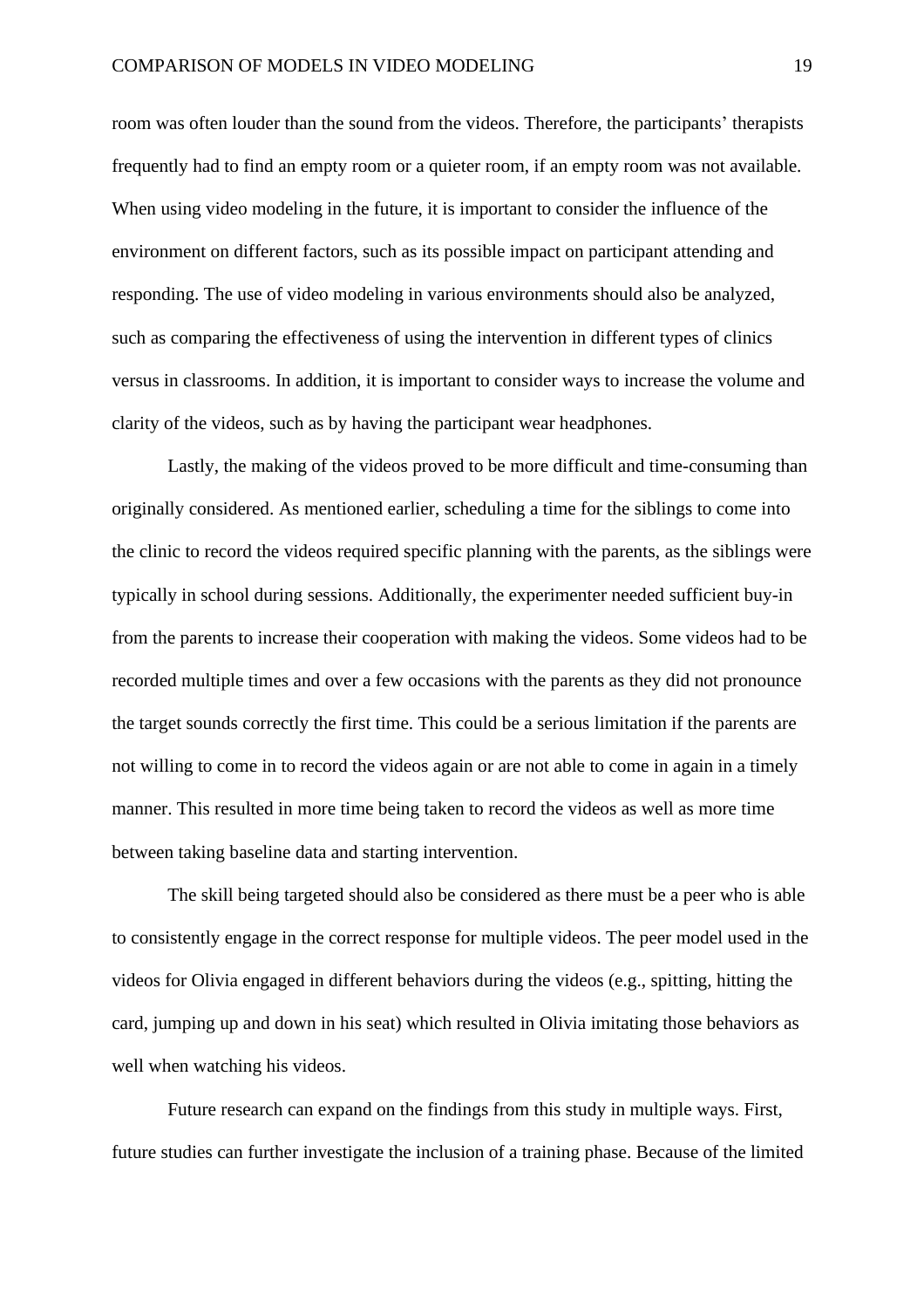amount of participants in the current study, future studies could evaluate whether other participants without prior exposure to video modeling would benefit from a training phase. Researchers could also look into assessment methods that could screen participants and identify if a training phase is needed for specific participants. Evaluating what component(s) of the training phase made the intervention effective should also be considered.

Second, future studies should consider the relationship between the learner and the video models. Olivia's mother described the sister who appeared in the videos as having the best relationship with Olivia and that she was the only person Olivia listened to consistently at home. Spencer's therapists described playing with peers as his biggest reinforcer during sessions and the peer chosen for his videos was considered one of his best friends at the clinic. It would be worthwhile to investigate the correlation between the rate of learning and the reinforcing value of the video model to the learner. No studies have been conducted that evaluated if a person considered a conditioned reinforcer has any impact on the learner's acquisition of different skills.

Third, future studies could extend the current study by evaluating whether the mastered targets were able to be maintained over extended periods of time. In the present study, the probes were conducted with Olivia the day after the video modeling phase ended. Therefore, it is unknown whether learning will maintain over the timespan of a week, month, etc. Generalization of the intervention could also be evaluated in future studies to investigate the practicality and feasibility of using video modeling to teach different skills in other settings, such as in homes or in schools.

Fourth, future researchers could interrogate what other skills would work best with video modeling. Previous research has shown the success of using video modeling with motor imitation skills and intraverbal responses, but future directions could focus on growing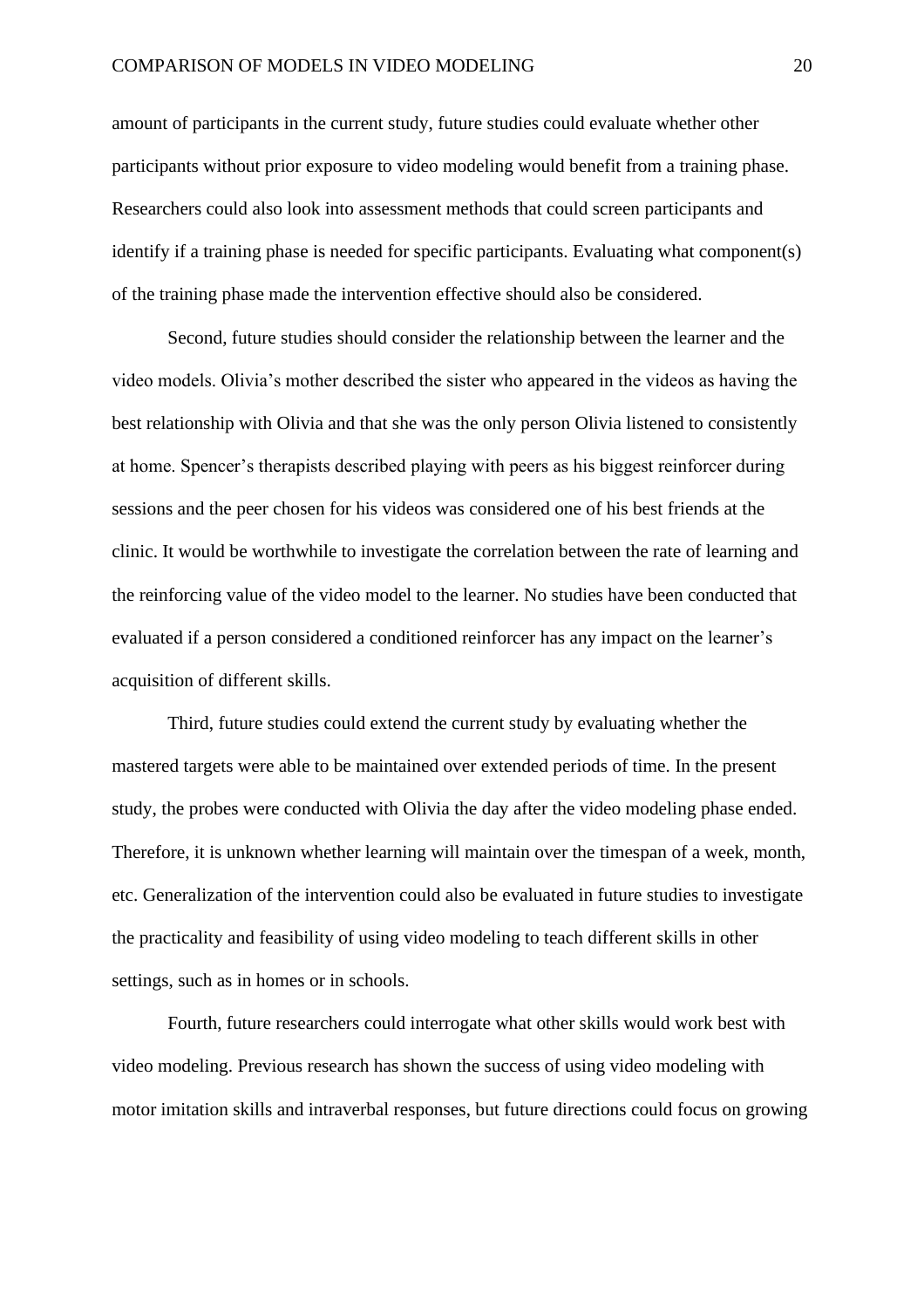the research literature to include a wider range of tacting or vocal skills, as well as expanding the population with which this intervention could be used with.

Lastly, research could be conducted to analyze methods to simplify and streamline the process of constructing the videos used. Significant time was spent during the present study to record and edit the videos, which consequently took time from beginning the intervention. It would be beneficial for future practitioners to have a more efficient system to create videos for immediate use.

The findings from the study are encouraging as the results suggest that video modeling can be used to target vocal skills in participants who have a limited vocal repertoire. The present study also opens a new avenue of research to explore the effectiveness of different video models based on their value as a conditioned reinforcer. More research needs to be conducted to confirm the possible maintaining effects of the intervention and how to generalize to other skills, populations, and settings.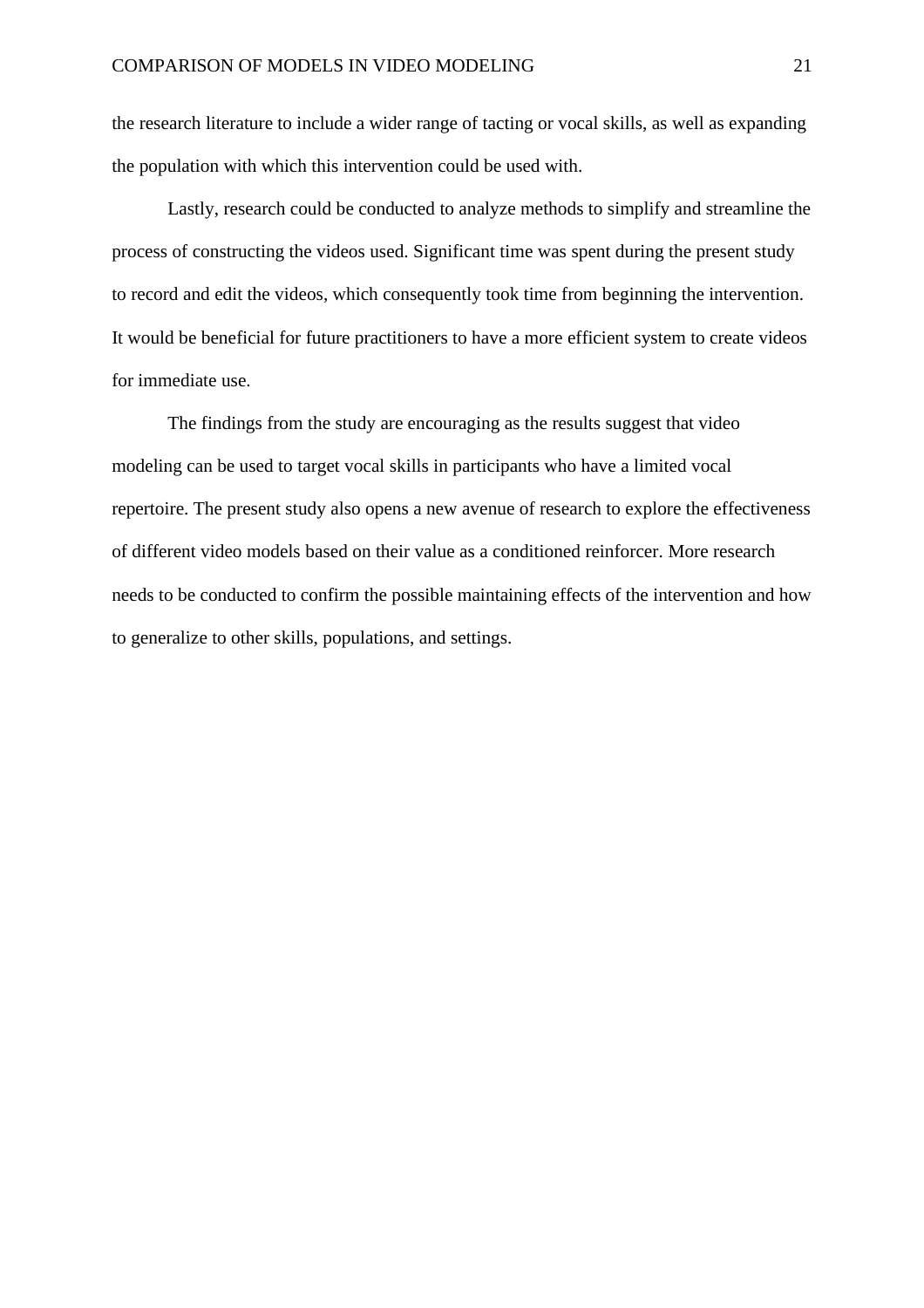#### **References**

- Abadir, C., DeBar, R. M., Vladescu, J. C., Reeve, S. A., & Kupferman, D. M. (2021). Effects of video modeling on abduction-prevention skills by individuals with autism spectrum disorder. *Journal of Applied Behavior Analysis, 54*(3), 1139-1156. https://doi.org/10.1002/jaba.822
- Alkatout, I., Dhanawat, J., Ackermann, J., Freytag, D., Peters, G., Maass, N., Mettler, L., & Pape, J. M. (2021). Video feedback and video modeling in teaching laparoscopic surgery: A visionary concept from Kiel. *Journal of Clinical Medicine, 10*, 163-177. https://doi-org./10.3390/jcm10010163
- Bandura, A. (1994). Self-efficacy. In V. S. Ramachaudran (ed.), *Encyclopedia of Human Behavior* (Vol. 4, pp. 71-81). New York: Academic Press.
- Cardon, T. A., & Wilcox, M. J. (2011). Promoting imitation in young children with autism: A comparison of reciprocal imitation training and video modeling. *Journal of Autism and Developmental Disorders, 41*(5), 654-666. https://doi.org/10.1007/s10803-010- 1086-8
- Charlop-Christy, M. H., Le, L., & Freeman, K. A. (2000). A comparison of video modeling with in vivo modeling for teaching children with autism. *Journal of Autism and Developmental Disorders, 30*(6), 537-552. https://doi.org/10.1023/A:1005635326276
- Cooper, J. O., Heron, T. E., & Heward, W. L. (2019). *Applied Behavior Analysis* (3rd ed.). Pearson Education, Inc.
- DeLeon, I. G., & Iwata, B. A. (1996). Evaluation of a multiple-stimulus presentation format for assessing reinforcer preferences. *Journal of Applied Behavior Analysis*, *29*(4), 519–533. https://doi.org/10.1901/jaba.1996.29-519

Egel, A. L., Richman, G. S., & Koegel, R. L. (1981). Normal peer models and autistic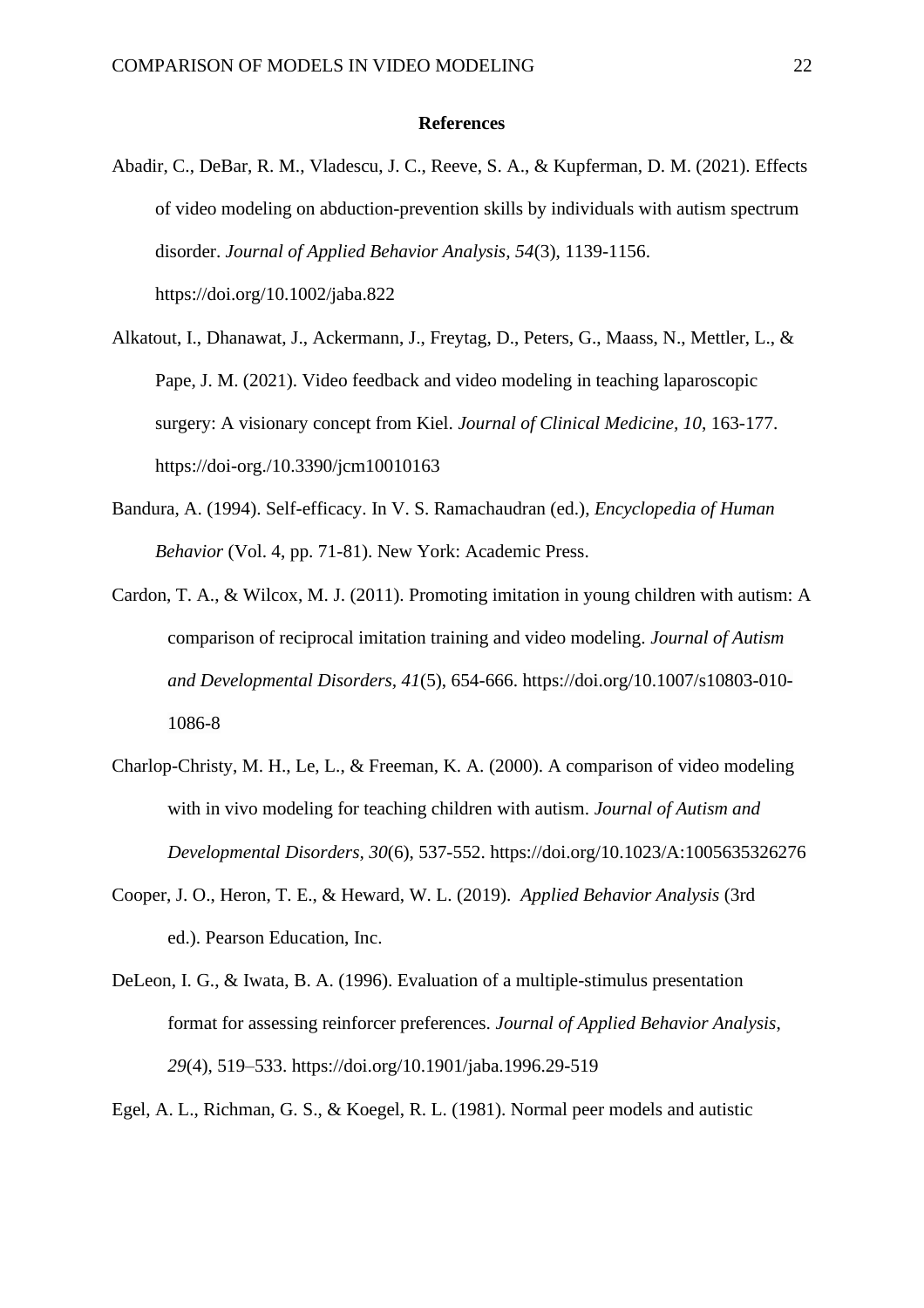children's learning. *Journal of Applied Behavior Analysis, 14*(1), 3-12. https://doi.org/10.1901/jaba.1981.14-3

Hoogerheide, V., Wermeskerken, M., Loyens, S. M., & Gog, T. (2016). Learning from video modeling examples: Content kept equal, adults are more effective models than peers. *Learning and Instruction, 44*, 22-30.

https://doi.org/10.1016/j.learninstruc.2016.02.004

- Hoogerheide, V., Loyens, S. M., & Gog, T. (2016). Learning from video modeling examples: Does gender matter?. *Instructional Science, 44*(1), 69-86. https://doi.org/10.1007/s11251-015-9360-y
- Kleeberger, V., & Mirenda, P. (2010). Teaching generalized imitation skills to a preschooler with autism using video modeling. *Journal of Positive Behavior Interventions, 12*(2), 116-127. https://doi.org/10.1177/1098300708329279
- National Professional Development Center on Autism Spectrum Disorders. (2010, October). *Evidence-based practice brief: Video modeling*. https://autismpdc.fpg.unc.edu/sites/autismpdc.fpg.unc.edu/files/imce/documents/Vide oModeling\_Complete.pdf
- Sindelar, P. T., Rosenberg, M. S., & Wilson, R. J. (1985). An adapted alternating treatments design for instructional research. *Education and Treatment of Children, 8*(1), 67-76. http://www.jstor.org/stable/42898888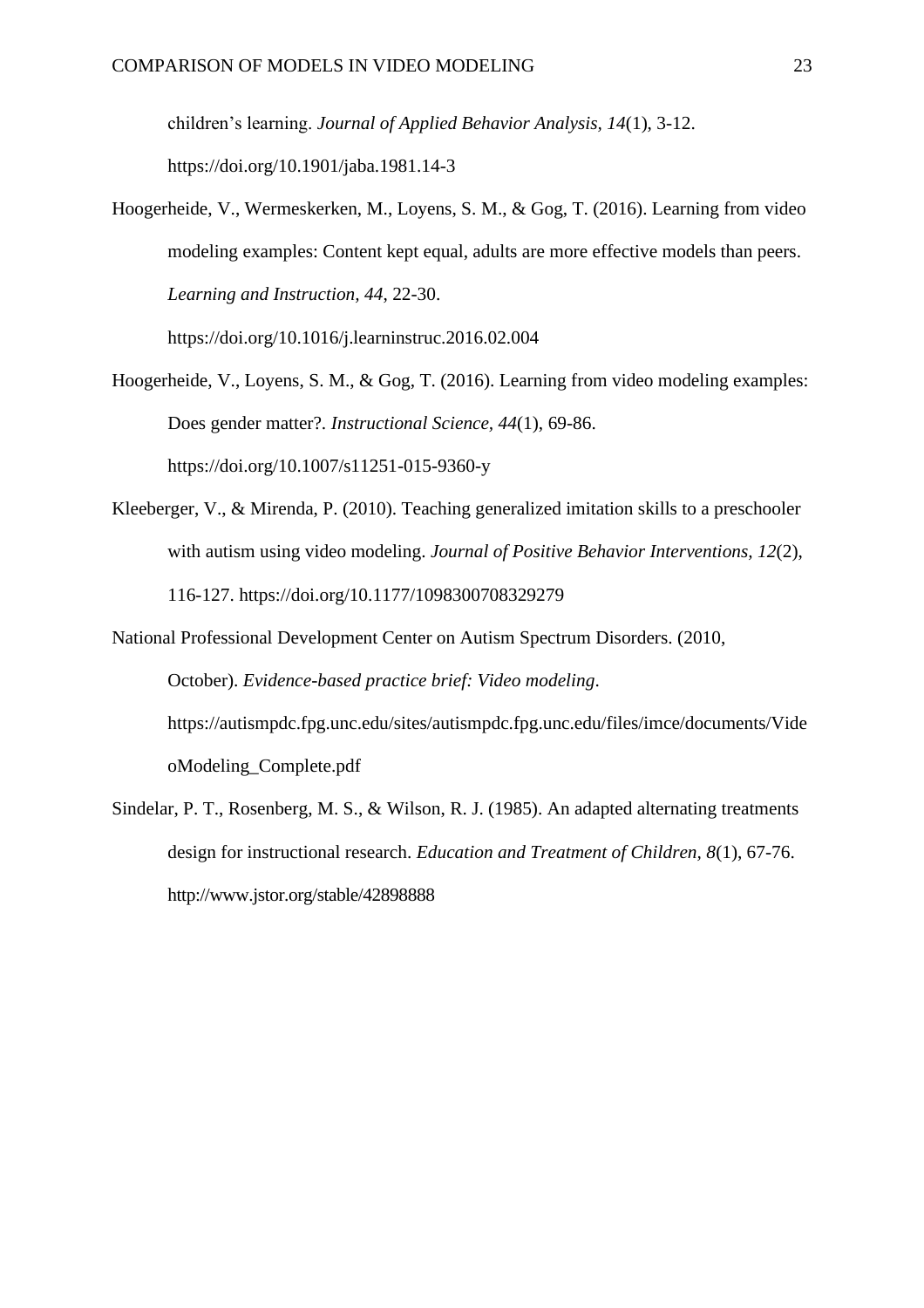## **Table 1**

## *Letter Blends Included in Each Condition for Olivia*

| <b>SIBLING</b> | <b>PARENT</b> | <b>PEER</b> | <b>CONTROL</b> |
|----------------|---------------|-------------|----------------|
| am             | U             | as          | at             |
| 1n             | н.            | IJ          | on             |
| st             | <b>SC</b>     | sp          | <b>SW</b>      |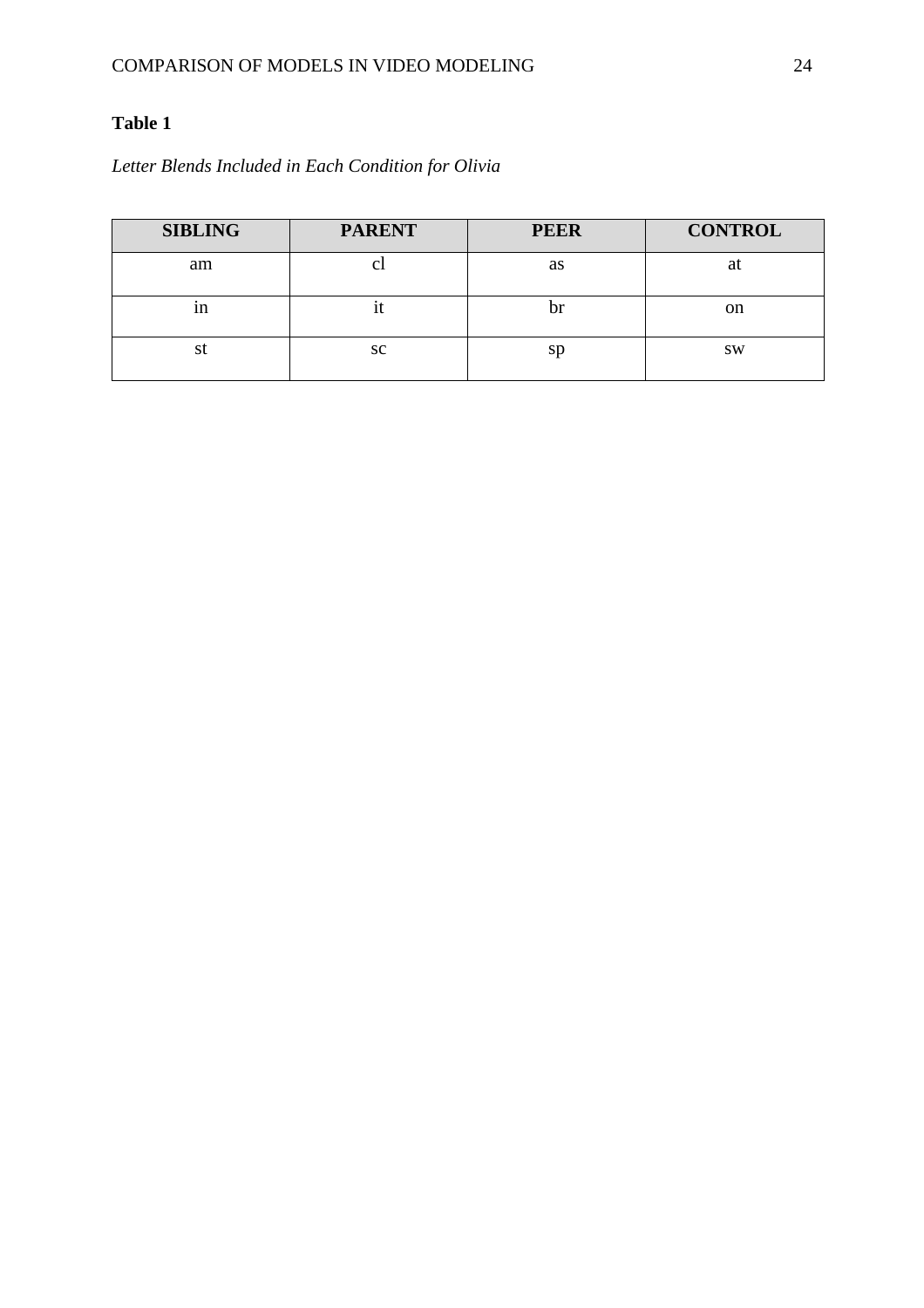## **Table 2**

*Letters Included in Each Condition for Spencer*

| <b>SIBLING</b> | <b>PARENT</b> | <b>PEER</b> | <b>CONTROL</b> |
|----------------|---------------|-------------|----------------|
|                |               |             |                |
|                |               |             |                |
|                |               |             |                |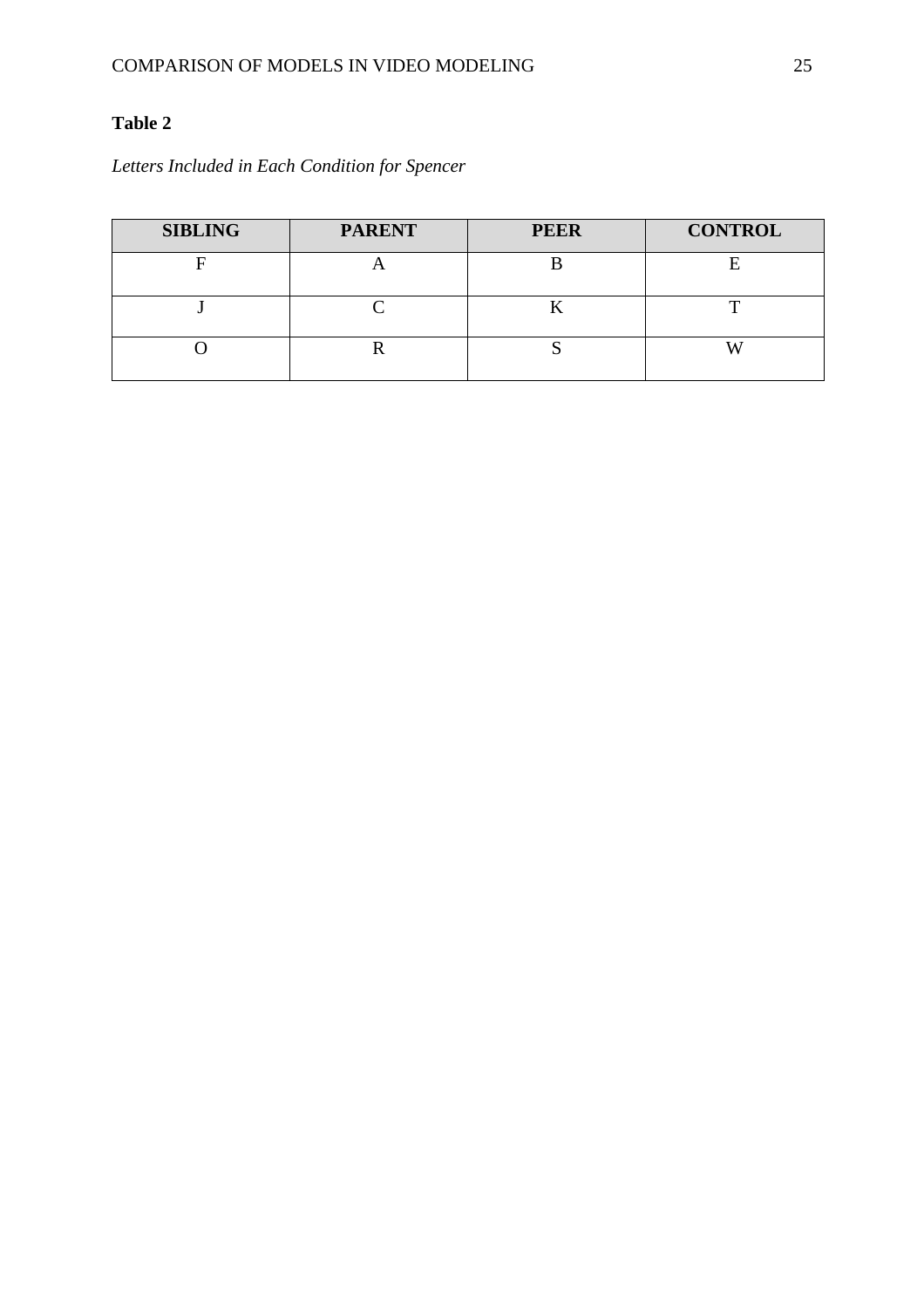## **Figure 1**

*Percent of Correct Responding Across Sessions*

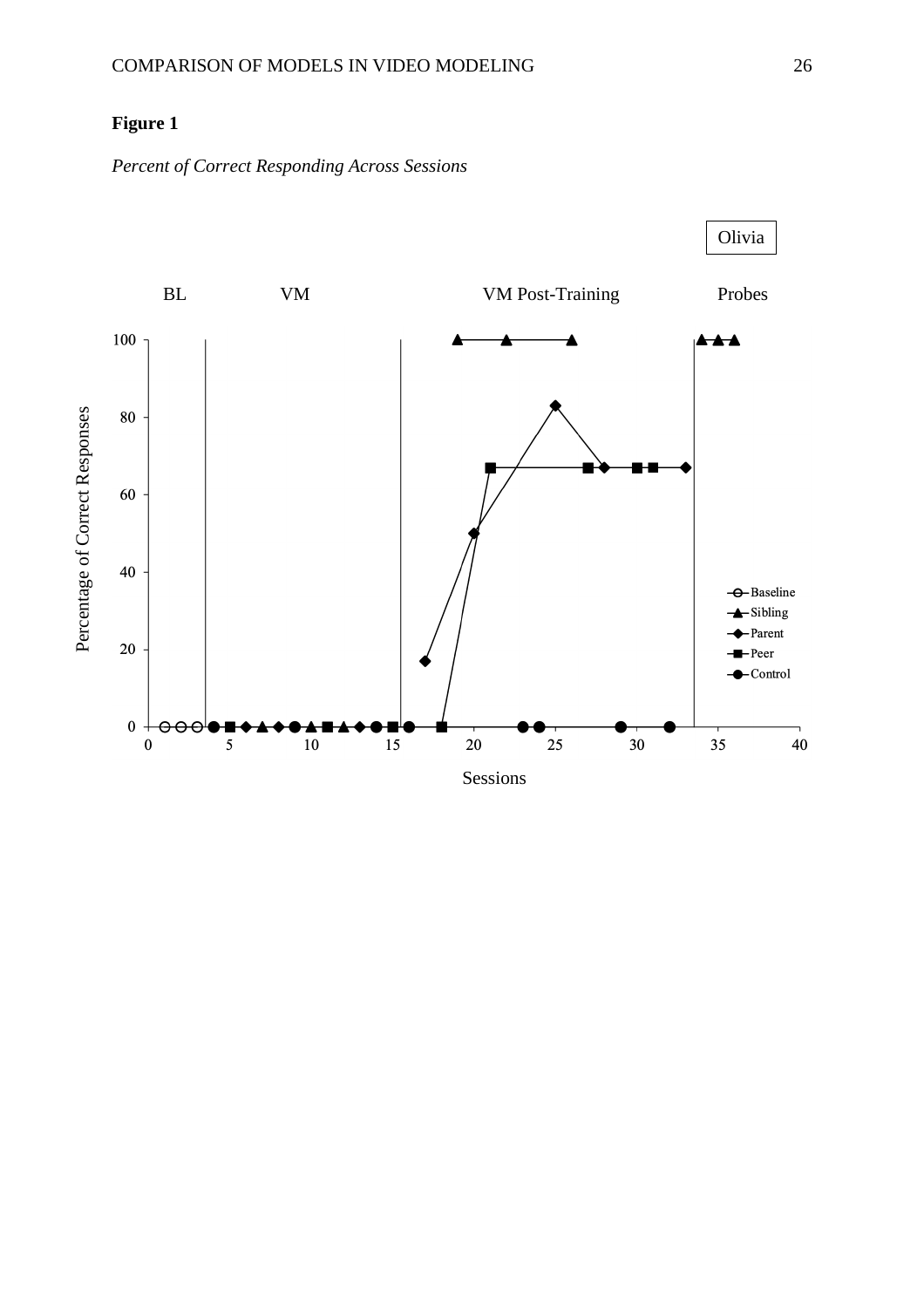## **Figure 2**

*Percent of Correct Responding Across Sessions*

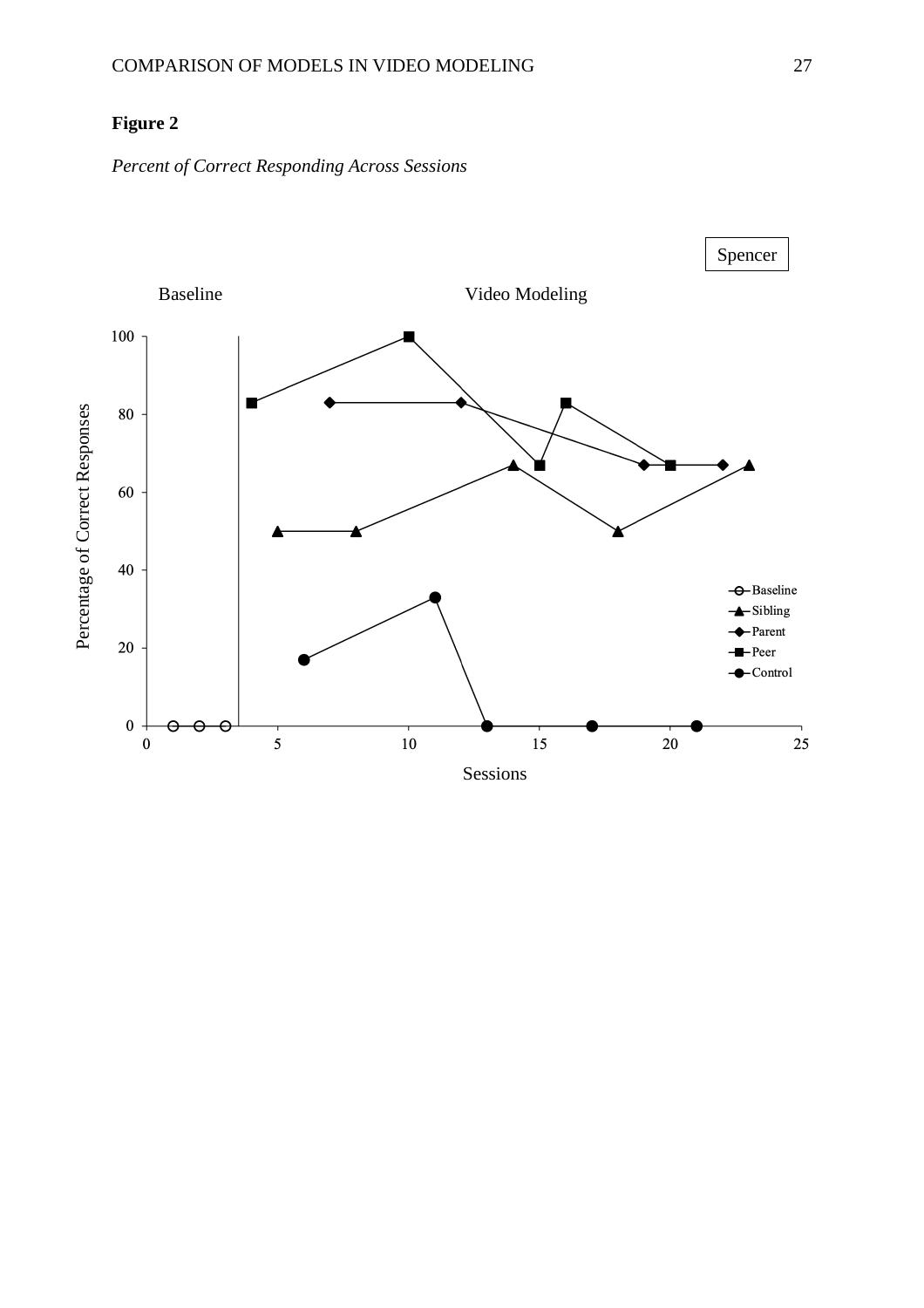### **Appendix A: Treatment Integrity Task Analysis Sheets**

## **Treatment Integrity Task Analysis (Baseline Sessions)**

Participant: \_\_\_\_\_\_\_\_\_\_\_\_\_\_\_\_\_\_\_\_\_\_\_\_\_\_\_\_\_\_\_

Treatment Integrity Assessor: \_\_\_\_\_\_\_\_\_\_\_\_\_\_\_\_\_\_\_\_\_\_\_\_\_\_\_

Date: \_\_\_\_\_\_\_\_\_\_\_\_\_\_\_\_\_\_

Session #: \_\_\_\_\_\_\_\_

Circle **Y** for Yes and **N** for No:

| 1. The experimenter presents the card with the vocal $SD$ ,<br>"What sound does --- make?"                                                                                                                                                                                            |   |  |
|---------------------------------------------------------------------------------------------------------------------------------------------------------------------------------------------------------------------------------------------------------------------------------------|---|--|
| 2. The experimenter waits 10 s for a response.                                                                                                                                                                                                                                        | Y |  |
| 3. If the participant <b>displays the correct response</b> , the<br>experimenter provides no feedback or reinforcement.<br>If the participant does not display the correct<br>response or does not engage in any response, the<br>experimenter provides no feedback or reinforcement. | Y |  |
| 4. 12 trials are conducted in the session.                                                                                                                                                                                                                                            |   |  |

Total Y: \_\_\_\_\_\_ Total N: \_\_\_\_\_\_\_

Percent: \_\_\_\_\_\_\_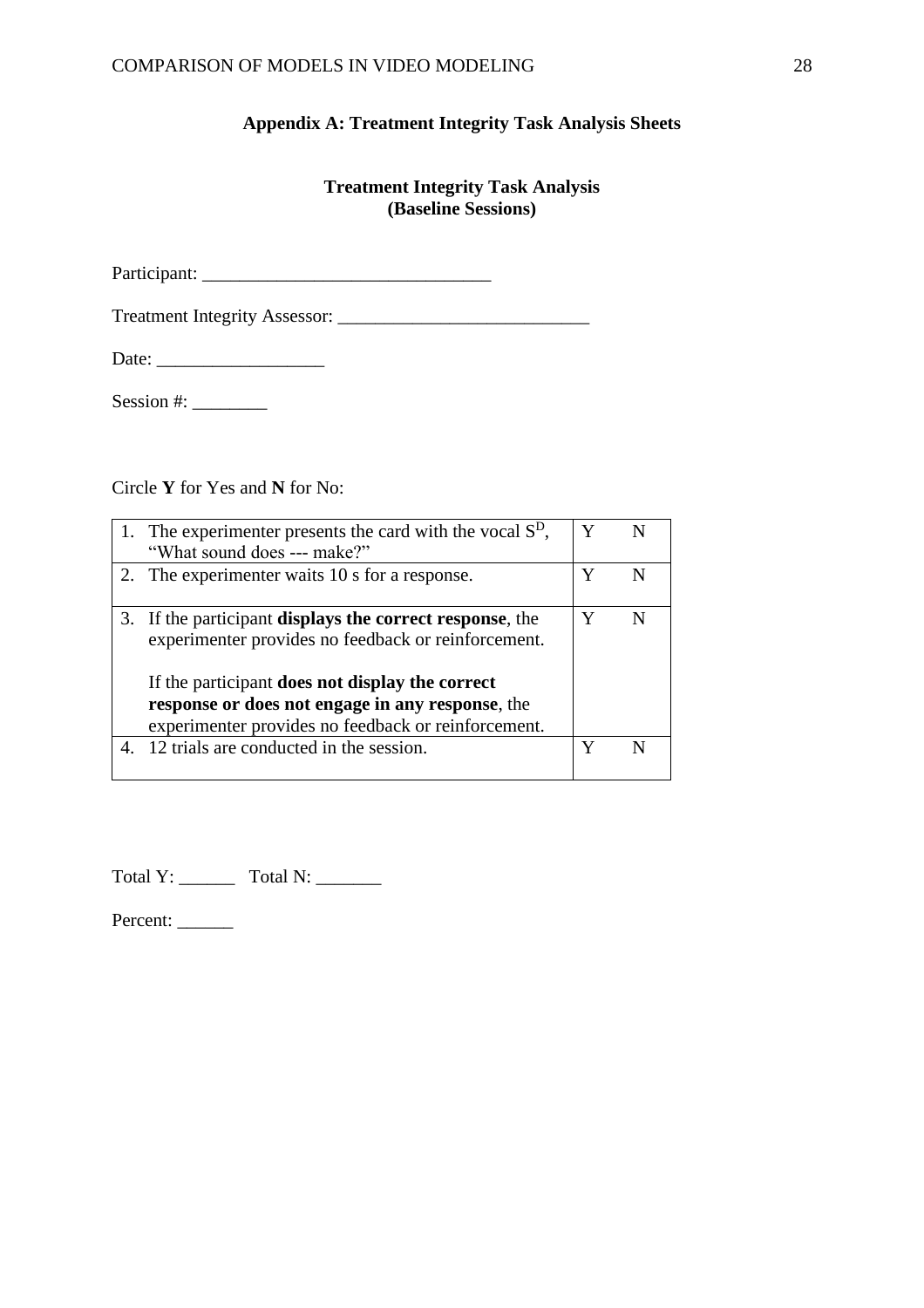## **Treatment Integrity Task Analysis (Teaching Sessions)**

Participant: \_\_\_\_\_\_\_\_\_\_\_\_\_\_\_\_\_\_\_\_\_\_\_\_\_\_\_\_\_\_\_

Treatment Integrity Assessor: \_\_\_\_\_\_\_\_\_\_\_\_\_\_\_\_\_\_\_\_\_\_\_\_\_\_\_

Date: \_\_\_\_\_\_\_\_\_\_\_\_\_\_\_\_\_\_

| Condition: |  |
|------------|--|
|------------|--|

Session #: \_\_\_\_\_\_\_\_

Circle **Y** for Yes and **N** for No:

|    | 1. Participant is seated at the table with the computer in       | Y | N           |
|----|------------------------------------------------------------------|---|-------------|
|    | front of them.                                                   |   |             |
|    | 2. The experimenter says, "Let's watch a video!", then           | Y | $\mathbf N$ |
|    | plays the video.                                                 |   |             |
|    | 3. After the video ends, the experimenter presents the           | Y | $\mathbf N$ |
|    | card and the same vocal S <sup>D</sup> from the video.           |   |             |
| 4. | The experimenter waits 5 s for a response.                       | Y | N           |
|    |                                                                  |   |             |
| 5. | If the participant <b>displays the correct response</b> , the    | Y | N           |
|    | experimenter provides verbal praise and the reinforcer           |   |             |
|    | for $30 s$ .                                                     |   |             |
|    |                                                                  |   |             |
|    |                                                                  |   |             |
|    | If the participant does not display the correct                  |   |             |
|    |                                                                  |   |             |
|    | response or does not engage in any response, the                 |   |             |
|    | experimenter says, "Let's watch again," and plays the            |   |             |
| 6. | video again.<br>The experimenter says, "My turn," after 30 s and | Y | N           |
|    | obtains the reinforcer from the participant.                     |   |             |
| 7. | The experimenter moves onto the next letter by saying,           | Y | $\mathbf N$ |
|    | "Let's watch another video."                                     |   |             |
| 8. | 6 trials are conducted in the session.                           | Y | $\mathbf N$ |
|    |                                                                  |   |             |
|    | 9. Each target is presented twice and in random order.           | Y | $\mathbf N$ |

Total Y: \_\_\_\_\_\_\_\_\_ Total N: \_\_\_\_\_\_\_\_

Percent: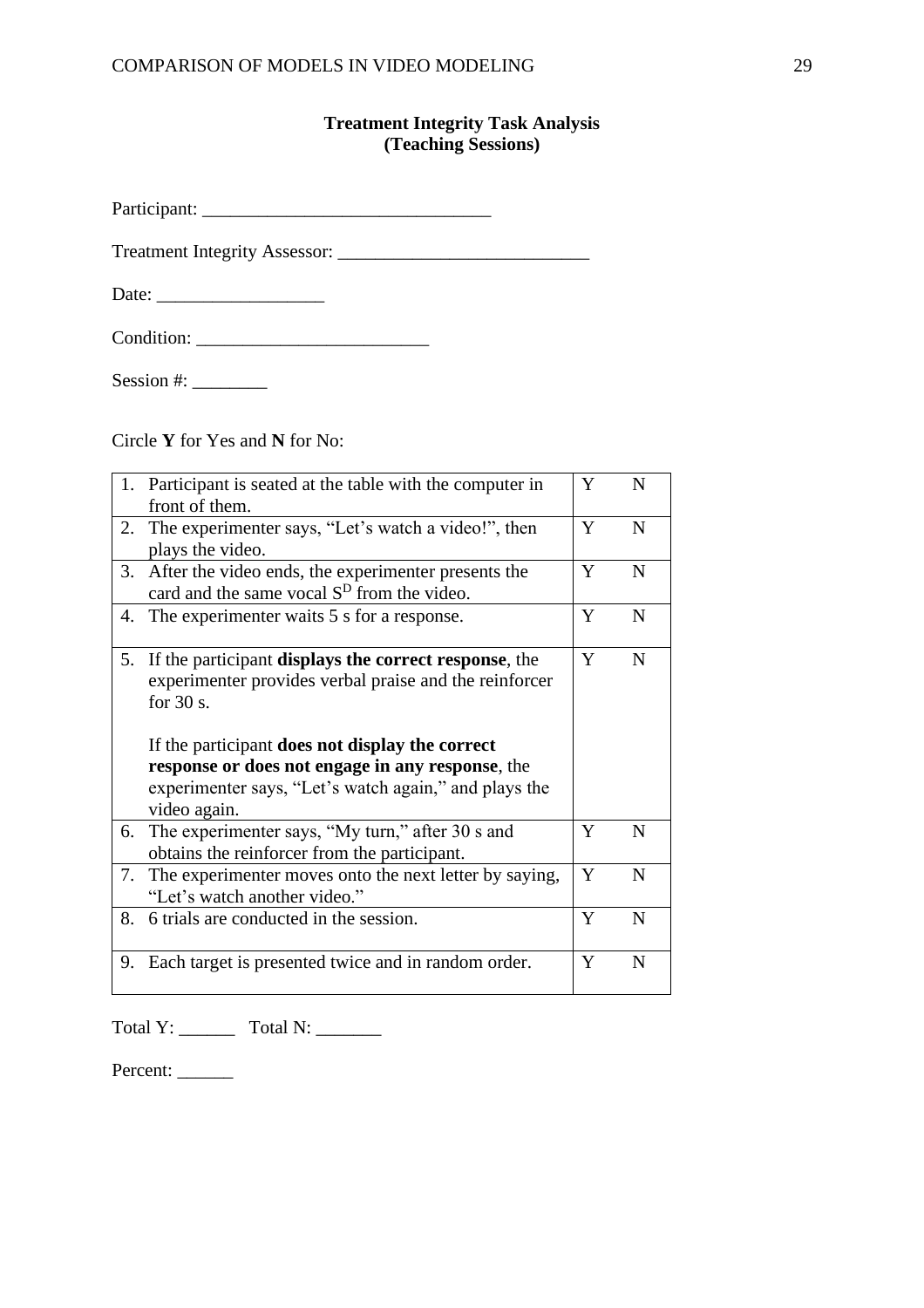### **Treatment Integrity Task Analysis (Control Conditions)**

Participant: \_\_\_\_\_\_\_\_\_\_\_\_\_\_\_\_\_\_\_\_\_\_\_\_\_\_\_\_\_\_\_

Treatment Integrity Assessor: \_\_\_\_\_\_\_\_\_\_\_\_\_\_\_\_\_\_\_\_\_\_\_\_\_\_\_

Date: \_\_\_\_\_\_\_\_\_\_\_\_\_\_\_\_\_\_

Session #: \_\_\_\_\_\_\_\_

Circle **Y** for Yes and **N** for No:

| 1. The experimenter presents the card with the vocal $SD$ ,<br>"What sound does --- make?"                                                                                                                                                                                                   | Y | N |
|----------------------------------------------------------------------------------------------------------------------------------------------------------------------------------------------------------------------------------------------------------------------------------------------|---|---|
| 2. The experimenter waits 10 s for a response.                                                                                                                                                                                                                                               | Y | N |
| 3. If the participant <b>displays the correct response</b> , the<br>experimenter provides no feedback or reinforcement.<br>If the participant <b>does not display the correct</b><br>response or does not engage in any response, the<br>experimenter provides no feedback or reinforcement. | Y | N |
| 4. 6 trials are conducted in the session.                                                                                                                                                                                                                                                    | Y | N |
| 5. Each target is presented twice and in random order.                                                                                                                                                                                                                                       | Y | N |

Total Y: \_\_\_\_\_\_\_\_ Total N: \_\_\_\_\_\_\_

Percent: \_\_\_\_\_\_\_